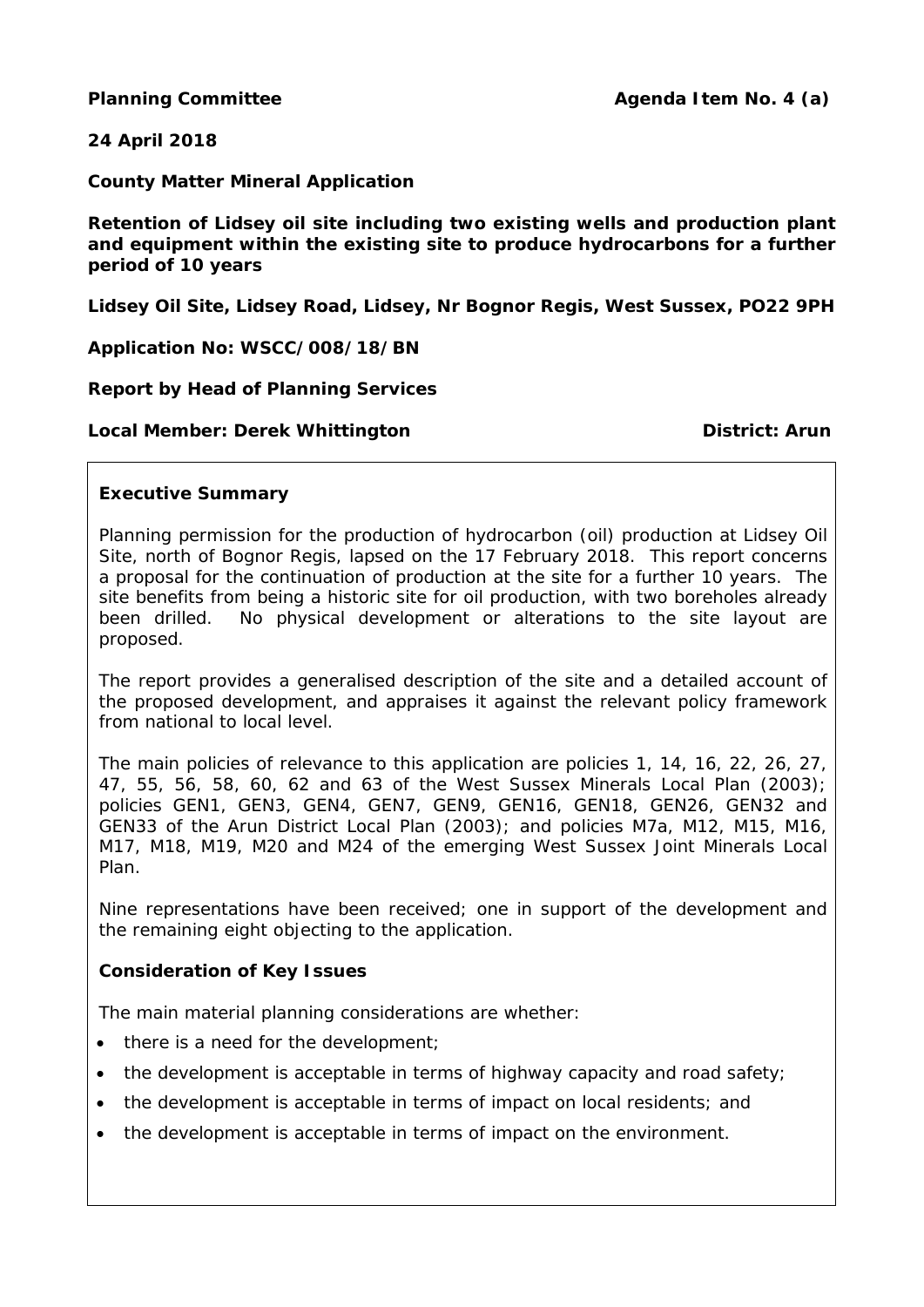# *Need for the Development*

The NPPF gives 'great weight' to the benefits of mineral extraction, including to the economy and highlights that minerals can only be worked where they are found. Planning Policy Guidance on Minerals notes that oil and gas will continue to form part of the national energy supply, and gives a clear steer from Government that there is a continuing need for indigenous oil and gas. The West Sussex Minerals Local Plan (2003) notes that planning permission for commercial oil development will normally be granted, subject to being the 'best option' in the area of search and other environmental considerations. The present proposal would make use of an existing well on a site with established infrastructure to continue extracting known and exploitable oil reserves and so is considered to represent the 'best option'. It is, therefore, concluded that there is an identified need for local oil and gas production, and that there is an identified need for development on this site to maximise oil reserves.

# *Highway Safety*

The continued use of the site to allow the remaining reserves to be extracted would result in a low number of traffic movements, all of them entering/leaving the site via the A29 which links directly to other A-roads. Planning conditions have been reviewed and updated as necessary to ensure the site operations would be controlled as necessary, but it was concluded that it was no longer necessary to control routing through the renewal of the Section 106 Agreement. The development would not result in significant impacts on the highway network or road safety. It is, therefore, considered that the impact on highway capacity and road safety is acceptable.

# *Impact on Local Residents*

It is considered that the proposal would not result in unacceptable impacts on local residents. It is located on an A-road, next to a wastewater treatment works, and at least 400m from residential properties, and so the limited noise emissions anticipated would not harm residential amenity. Furthermore, working hours and lighting can be adequately controlled by condition. Overall, the development is considered acceptable with regards to its impact upon local residents.

# *Impact on the Environment*

Although the proposed development would be of an industrial nature within a rural setting, it is small in scale and well-screened from public views, negating any visible impacts and, therefore, it is considered that the proposal is acceptable in landscape terms. The development would not pose a risk to the water environment, either at the surface or groundwater and the Minerals Planning Authority is content that other complementary regimes are sufficient to control impacts on the water environment. Overall, subject to the imposition of suitable conditions, the impact of the development on the environment and the surrounding landscape is considered to be minimal.

# **Conclusion**

The applicant seeks an extension of time until 2028 to allow for continued production of oil at the Lidsey Oil Site. The production of oil to maximise the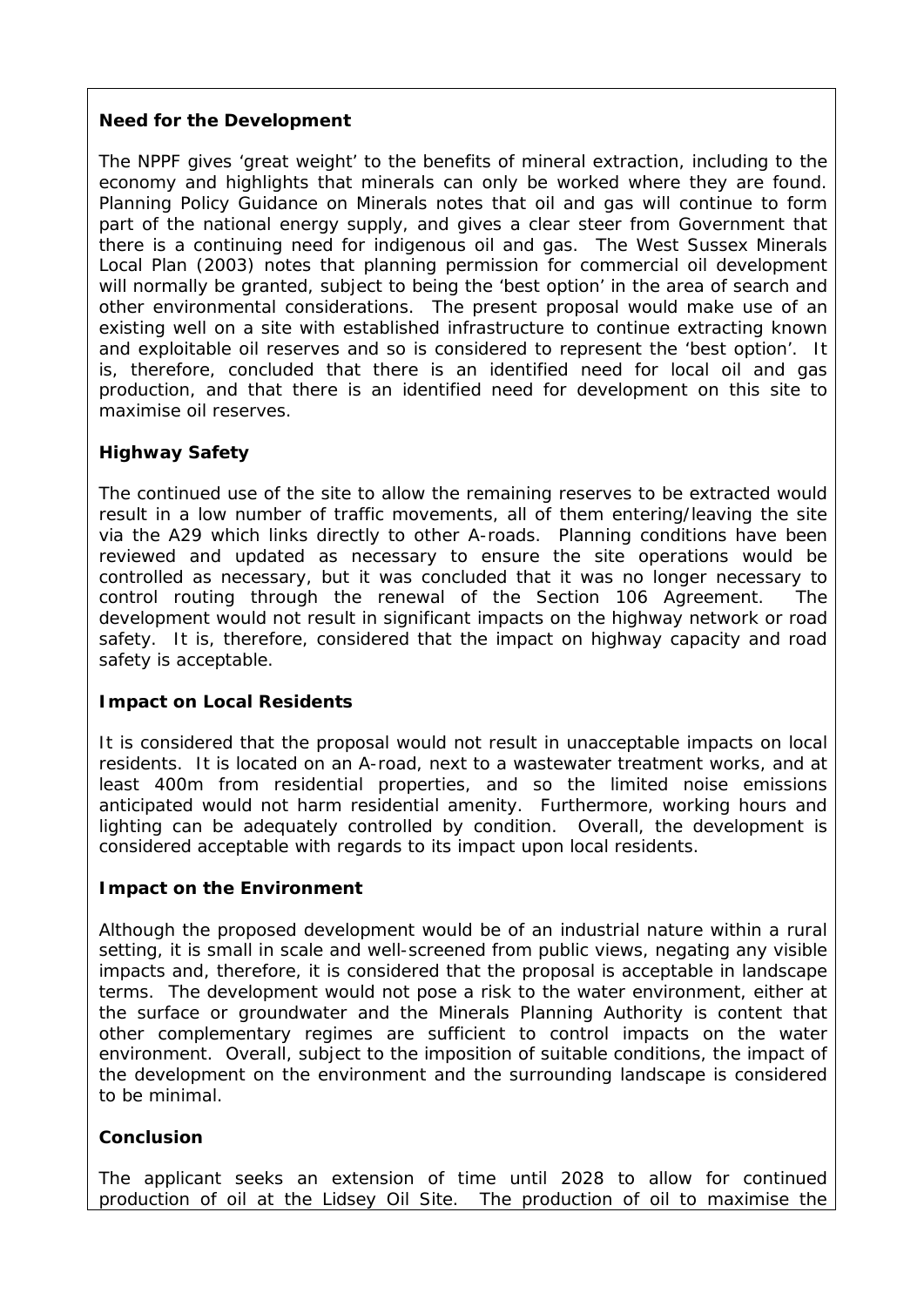remaining reserves would help to meet an identified need for hydrocarbon production with minimal impacts.

The number of vehicles movements associated with continued production activities (eight HGVs travelling to/from the site each week) is not significant enough to raise concerns regarding highway capacity or road safety, particularly given the site's location on the A29. The site is well-screened from view and would not have an adverse impact on the character of the area. Conditions would continue to be imposed to restrict the hours of operation, lighting and the scale of development, and the restoration of the site which would ensure the impact on the surrounding area is minimised. Furthermore, the site is monitored through the Environmental Permitting and Health and Safety regimes to ensure that water quality would not be compromised.

Overall, the development accords with the development plan and other material considerations, including the National Planning Policy Framework. Therefore, it is considered that the proposal is acceptable subject to the imposition of appropriate conditions to control the potential impacts.

## **Recommendation**

That planning permission be granted subject to the conditions and informatives set out in **Appendix 1** of this report.

## 1. **Introduction**

- 1.1 This report concerns an application to allow the continuation of hydrocarbon (oil) production at Lidsey Oil Site, Lidsey Road, Lidsey, Nr Bognor Regis for a further ten years. The site had planning permission for the operations but it expired on 17 February 2018.
- 1.2 The proposal is not seeking any physical extension to the site or intensification of activity, and no physical works are proposed.

# 2. **Site and Description**

- 2.1 The application site is located in Arun District, in the countryside (see **[Appendix 2: Site Location](http://www2.westsussex.gov.uk/ds/cttee/plng/plng240418i4a2.pdf)**) and extends to some 1.6 hectares in area. The well pad forms a roughly rectangular area that is linked to the eastern side of the A29 by an access road. The eastern part of the access road is shared with a footpath (PROW 200\_1) before it turns south via a small industrial estate to the rear of Lidsey Farm.
- 2.2 The well-pad sits within the parish of Barnham, whilst the access road falls in the main, within Aldingbourne Parish.
- 2.3 The site lies approximately 0.6 km east of Lidsey, 1 km south-west of Shripney and 1 km south of Woodgate. The land to the north, east and west of the site is predominantly in agricultural use, with a wastewater treatment works to the south of the site.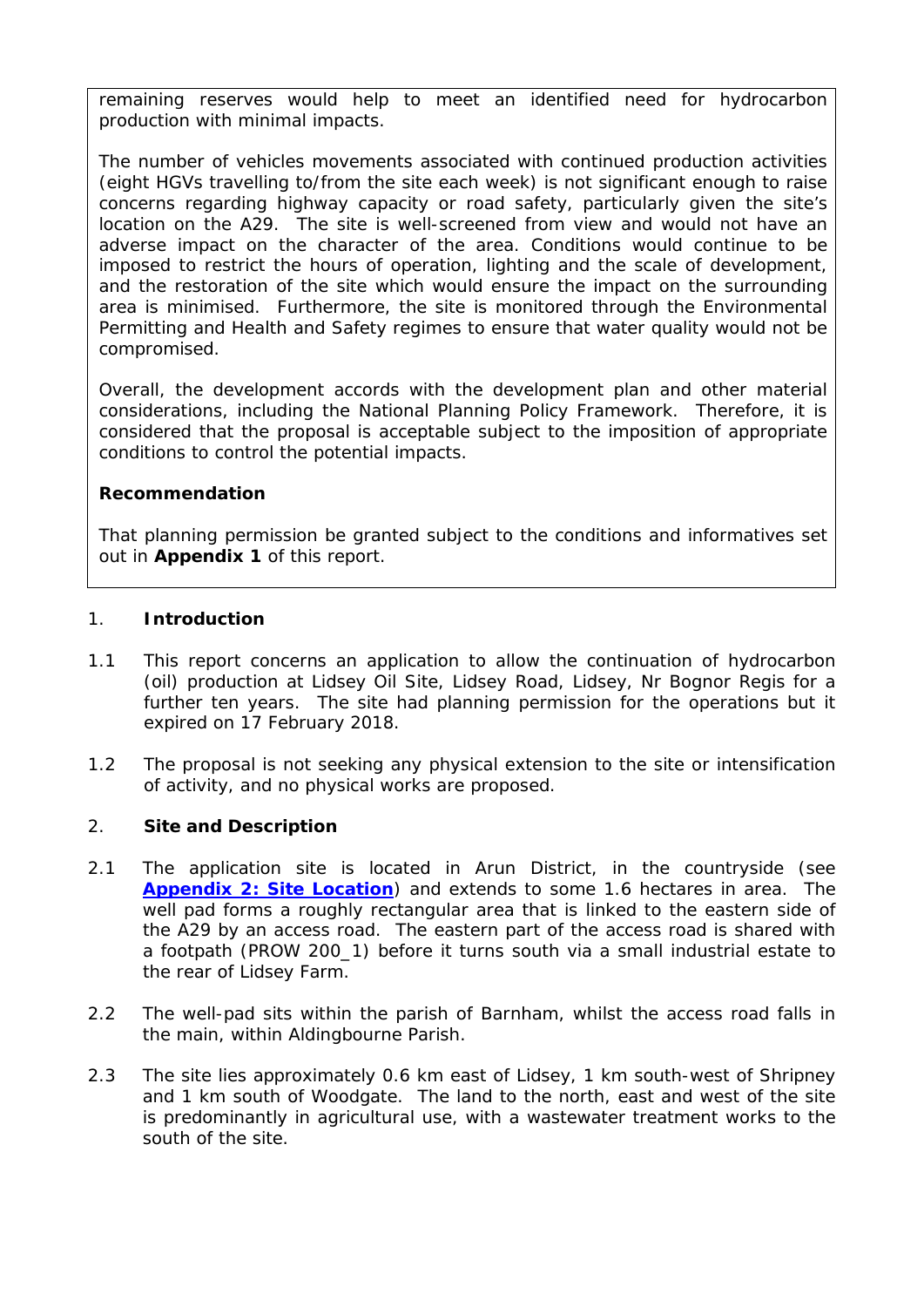- 2.4 Footpath number 200\_1 runs in a general east-west direction, separating the well-pad from the Wastewater Treatment Works (see **[Appendix 3: General](http://www2.westsussex.gov.uk/ds/cttee/plng/plng240418i4a3.pdf) [Location](http://www2.westsussex.gov.uk/ds/cttee/plng/plng240418i4a3.pdf)**).
- 2.5 The site is enclosed by a 2.4m security fence beyond which is a mature hedgerow and trees. A bund also screens the site on the eastern, northern and western boundary. The site is not visible from the road.
- 2.6 The site has been developed and used for oil production since 1985 and contains supporting oil tanks, processing plant, workshops, site generators and administration/welfare facilities. Although the most recent permission, BN/31/05, allowed for production from three boreholes, only two boreholes have been drilled at the site.
- 2.7 The closest residential properties are Lidsey Farm buildings just off Lidsey Road, approximately 400m to the south-west, and Woodgate caravan park, approximately 430m to the north.
- 2.8 The site is not located within any historical, environmental, or ecologically sensitive area, nor does it sit within an area at risk of flooding.

## 3. **Relevant Planning History**

- 3.1 Planning permission was originally granted in 1985 for the establishment of an exploratory borehole at the site. Subsequent planning permissions were granted to develop the site for the production of hydrocarbons.
- 3.2 The following list reflects the Council's records of the site (for information, the older planning applications have two reference numbers as the site crossed parish boundaries. More recent application used a single reference number):
	- **BN/10/85 & AL/65/85:** The construction of an access road, the drilling of an exploratory borehole using a Kenting 34E rig; carrying out of a testing programme in the event of hydrocarbons being discovered and the site restoration of the site (Granted).
	- **BN/19/95 & AL/71/95:** Retention of an existing wellsite and access for 2 years (Granted).
	- **BN/9/97 & AL/38/97:** Erection of drilling rig, re-entry of existing oil well, drilling horizontal sidetrack, test production until 30/6/99 (Granted).
	- **BN/25/99 & AL/48/99:** Variation of condition 2 of planning permission BN/9/97 & AL/38/97 to extend the life of the planning permission by a further two years (Granted).
	- **BN/31/01 & AL/84/01:** Variation of condition 2 of planning permission BN/25/99 & AL/48/99 to extend the life of the planning permission by a further two years (Granted).
	- **BN/41/03 & AL/91/03:** Variation of condition 2 of planning permission BN/31/01 & AL/84/01 to extend the life of the planning permission by a further two years (Granted).
	- **BN/31/05:** Development and operation of a three wellhead and beam pump oil production facility plus ancillary works (Granted with an expiry date of 17 February 2018).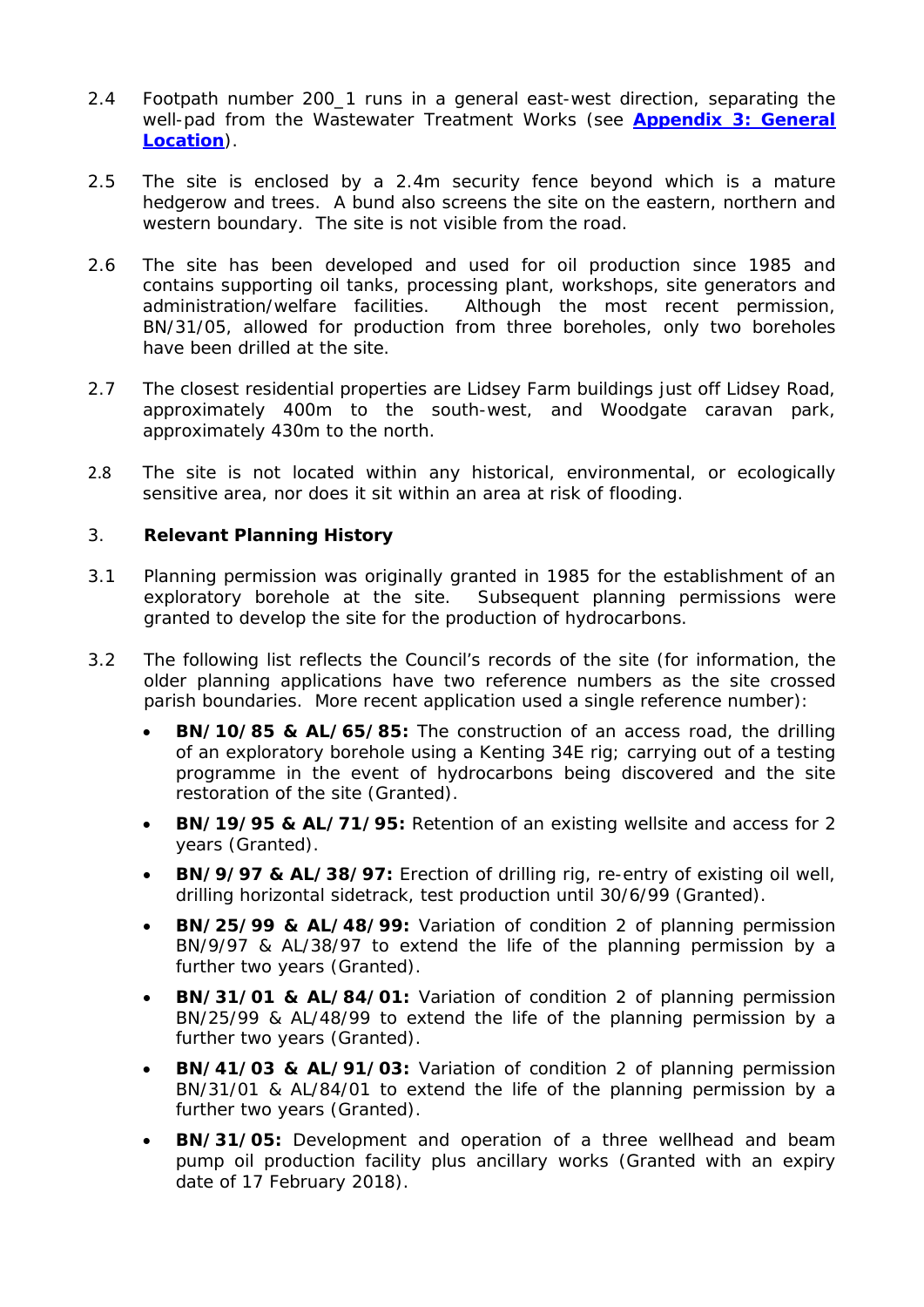# 4. **The Proposal**

- 4.1 Planning permission is sought for the retention of the existing two wellheads and boreholes at the site to enable renewed production operations at the site. The operator is seeking use of the site for ten more years to allow for the remaining reserves to be extracted, after which restoration would be undertaken.
- 4.2 No physical development or alterations to the previously approved site layout are proposed. Permission is sought to retain the oil production facilities comprising four oil tanks, a water holding tank and a 3-phase separator for oil, water and gas, along with ancillary facilities including site administration units, storage containers, electrical generators, welfare units, lighting units and site security facilities (see **[Appendix 4: Site Layout](http://www2.westsussex.gov.uk/ds/cttee/plng/plng240418i4a4.pdf)**).
- 4.3 Once the remaining oil reserves have been extracted, all plant, and equipment, site buildings, containers, fire tanks, oil tanks and any other infrastructure would be removed from the site. Thereafter, the site fencing would be dismantled and removed, all hardstanding and drainage channels removed, vegetation removed and the stored soils replaced. The site is then proposed to be cultivated with grass and thereafter subject to a five year aftercare scheme to ensure a return to its original agricultural status.
- 4.4 The abandonment and decommissioning of the wells would be regulated by the Health and Safety Executive and the Environment Agency.
- 4.5 The working/operational hours sought are between 07:30–18:00 on weekdays and Saturdays, with no working on Sundays or public holidays.
- 4.6 The proposed development would involve HGV movements from the site to deliver oil products and receive fuel and essential site equipment. No increase in vehicle movements is proposed over that set out in the 2006 permission, namely 20 HGV movements per week (10 HGVs travelling to/from the site).
- 4.7 During normal operations, two staff would be on site, and with occasional visitors (for example vehicles removing waste from the site), it is anticipated that there would be no more than eight car/light vehicle movements per day (four vehicles travelling to/from the site).

## 5. **Environmental Impact Assessment (EIA)**

- 5.1 The need for EIA was considered in relation to this application in accordance with the Town and Country Planning (Environmental Impact Assessment) Regulations 2017 ('the EIA Regulations).
- 5.2 The proposal does not fall within Schedule 1 of the EIA Regulations for which EIA is always required and which for petroleum extraction applies to development involving the extraction of more than 500 tonnes per day (Schedule 1, Part 14).
- 5.3 However, it would fall within Schedule 2, Part 2 (e) which relates to 'Surface industrial installations for the extraction of coal, petroleum, natural gas and ores, as well as bituminous shale' so there is a need to consider the whether there is the potential for 'significant environmental effects', in which case EIA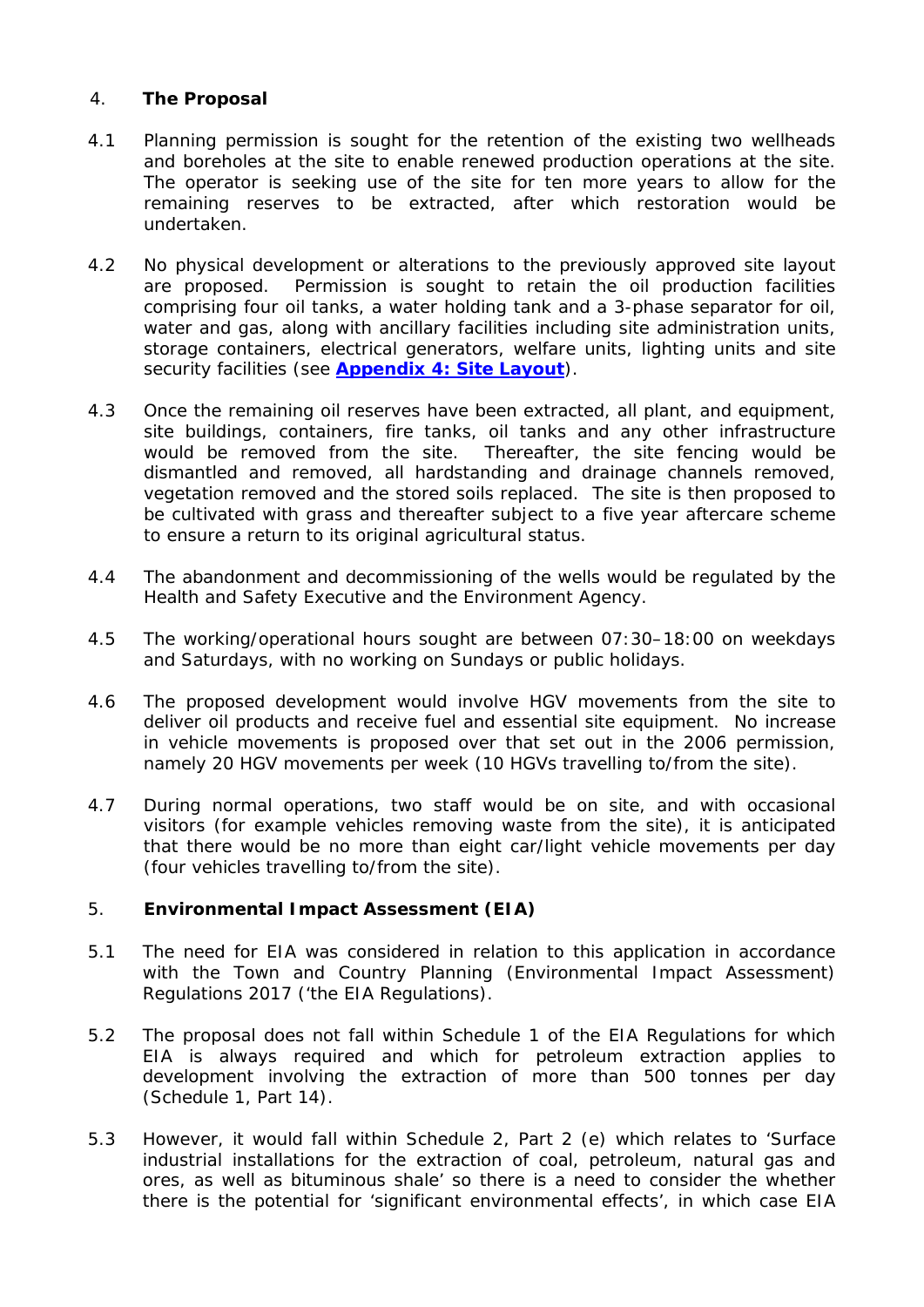would be necessary. The screening threshold set out in column 2 to Schedule 2 for such development is where 'the area of the development exceeds 0.5 hectare' which it does. The site is not located within a 'sensitive area', within the definition of the EIA Regulations.

- 5.4 The development proposals are also considered to fall within Schedule 2 to the EIA Regulations, namely Part 13(b) as relating to a 'change to or extension' to Schedule 2 development.
- 5.5 The Annex to Planning Policy Guidance (PPG): Environmental Impact Assessment (6 March 2014) sets out indicative thresholds when considering whether EIA is necessary. For part 2(e) the indicative thresholds refer to EIA being more likely for development sites of 10 hectares or more, or where production is expected to be more than 100,000 tonnes of petroleum per year. Given the size of the site and its historically small output, the present proposal is not considered to fall within either of these criteria. No further drilling or other intensive operations are proposed. Further, based on the site's operations to date, it is not considered that the potential for adverse impacts on air or water, or the risk of accidents is significant.
- 5.6 Taking into account the EIA Regulations 2017, as expanded upon by the above considerations, it is considered that the proposals would not have the potential for significant effects on the environment within the meaning of the EIA Regulations. Therefore, EIA was not considered necessary.

# 6. **Policy**

# *Statutory Development Plan*

- 6.1 Section 38(6) of the Planning and Compulsory Purchase Act 2004 requires that applications are determined in accordance with the statutory development plan unless material considerations indicate otherwise (as confirmed in paragraph 2 of the National Planning Policy Framework ('the NPPF')). For the purposes of the application, the following approved or adopted planning policy documents form the statutory development plan: the West Sussex Minerals Local Plan (2003) ('MLP') and the Arun District Local Plan (2003).
- 6.2 The key policies in the development plan that are material to the determination of the application are summarised below, and their conformity or otherwise with the NPPF considered. In addition, reference is made to relevant national planning policy guidance, emerging planning policies and other policies that guide the decision-making process and which are material to the determination of the application.

# *West Sussex Minerals Local Plan (2003)*

- 6.3 Given the age of the MLP, and the emergence of the replacement Plan, only the policies that are consistent with the NPPF should be given full weight. The main policies from the MLP which are in accordance with the NPPF and of relevance to the present application are:
	- Policy 1 Principles of Sustainable Development
	- Policy 14 Seeks appropriate restoration, protecting the physical characteristics of the land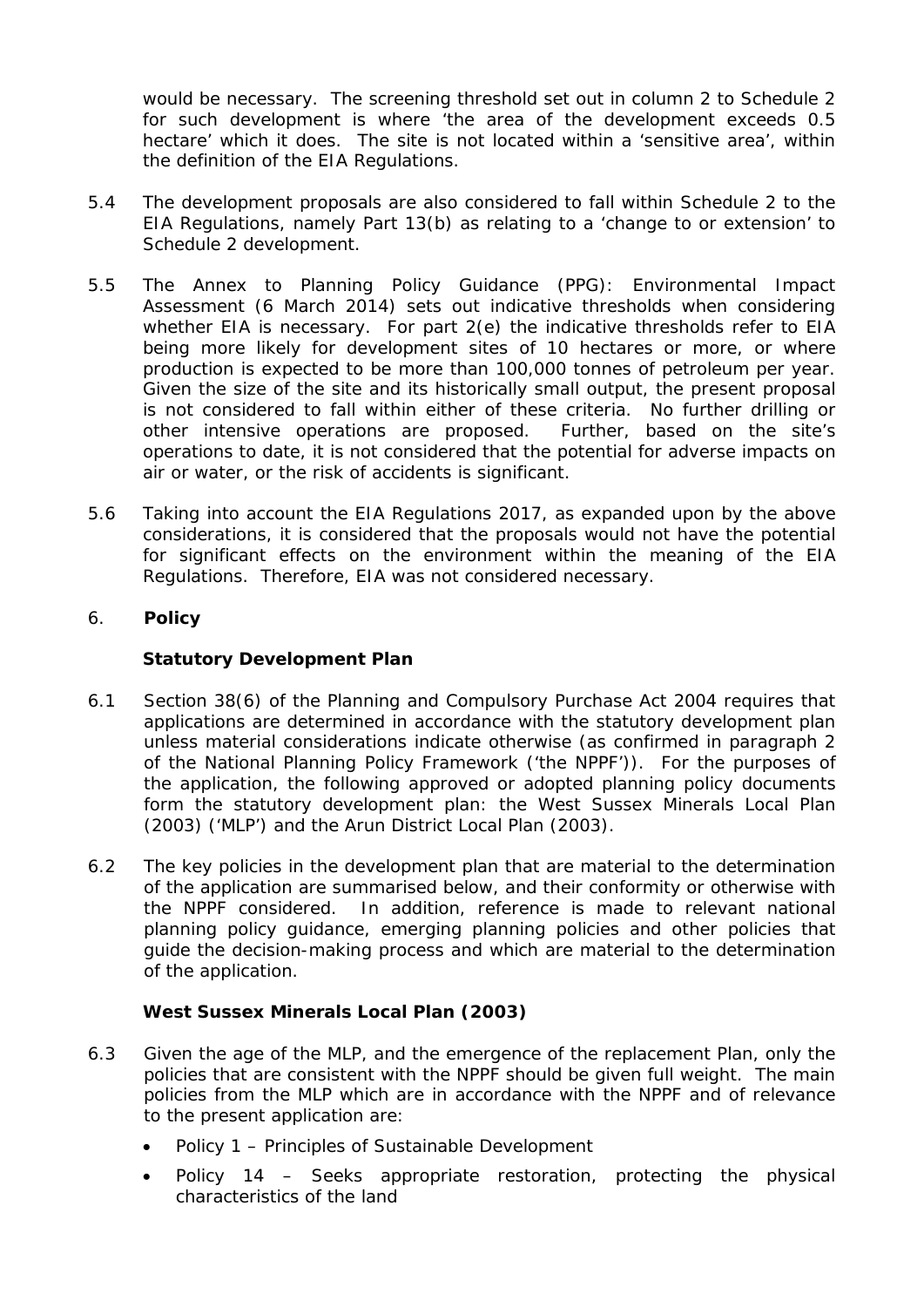- Policy 16 Safeguarding the Water Environment
- Policy 22 Seeks to incorporate detailed reclamation for the site (restoration, aftercare and after-use)
- Policy 26 Relates to oil/gas exploration and requires that the proposal is the best option in comparison with alternative sites and is acceptable in relation the surrounding area.
- Policy 27 Notes that permission will normally be granted for hydrocarbon exploration subject to compliance with Policy 26, *"having regard to the limited duration and area of activity."*
- Policy 47 Consideration of numbers, type and routing of vehicles likely to be generated.
- Policy 55 Seeks to safeguard public rights of way.
- Policy 56 Seeks to protect surface and ground water supplies.
- Policy 58 Requires appropriate stripping, handling and storage of soils.
- Policy 60 Seeks appropriate protection from noise.
- Policy 62 Seeks appropriate protection from lighting.
- Policy 63 Seeks appropriate control of hours of working.

# *Arun District Local Plan (2003)*

- 6.4 Given the age of the Arun District Local Plan, and the emergence of the replacement Plan, only the policies that are consistent with the NPPF should be given full weight. The main policies from the Arun District Local Plan which are in accordance with the NPPF and of relevance to the present application are:
	- Policy GEN1 Sustainable Development;
	- Policy GEN3 Protection of the Countryside;
	- Policy GEN4 Protection of the Countryside;
	- Policy GEN7 The Form of New Development;
	- Policy GEN9 Foul & Surface Water Drainage;
	- Policy GEN16 Public Rights of Way;
	- Policy GEN18 Crime Prevention;
	- Policy GEN26 Water Quality;
	- Policy GEN32 Noise Pollution; and
	- Policy GEN33 Light Pollution;

# *West Sussex Joint Minerals Local Plan (with Proposed Modifications) January 2018)('JMLP')*

6.5 Proposed Modifications to the JMLP were approved in December 2017. In accordance with paragraph 216 of the NPPF, it can be given significant weight given its advanced stage of preparation, although the relevant policies may be given less weight where there are unresolved objections. The following sets out the relevant considerations and the weight accorded to them in the determination of this application.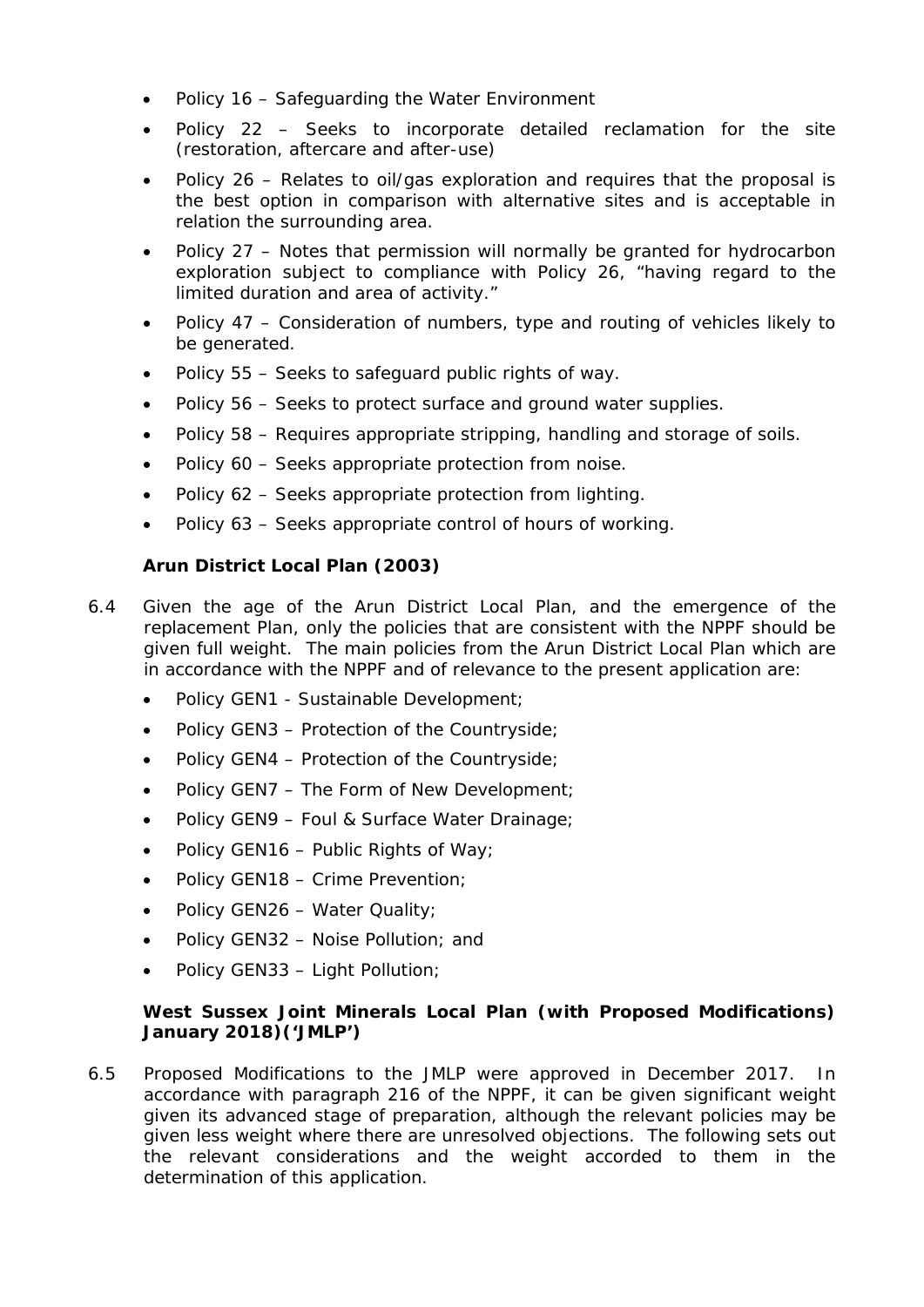- 6.6 Policy M7a of the JMLP is of greatest relevance to the present application as it relates to 'hydrocarbon development not involving hydraulic fracturing'. This policy is subject to significant challenge and so should be afforded little weight at this stage.
- 6.7 Clause (a) of the policy notes that extensions to existing oil/gas sites, including extensions of time, will be permitted provided that, in summary:
	- i. They are located outside South Downs National Park and Areas of Outstanding Natural Beauty;
	- ii. The site represents an acceptable environmental option, from which the target reservoir can be reached;
	- iii. Any unacceptable impacts can be minimised and/or mitigated;
	- iv. No unacceptable impacts would arise from the on-site storage or treatment of hazardous substances or contaminated fluids above or below ground; and
	- v. No unacceptable impacts would arise from the transport of oil/gas, water, consumables and waste to and from the site.
- 6.8 The more generic 'development management' policies of relevance to the proposal are as follows:
	- Policy M12: Character supports development which would not have an unacceptable impact on the separate identity of towns and villages and reinforce the main attributes of the wider character areas; [policy subject to minor objection and so can be given substantial weight]
	- Policy M15: Air and Soil supports development which would not have unacceptable impacts on the intrinsic quality of air and soil or their management; [policy not subject to objection and so can be given significant weight]
	- Policy M16: Water Resources supports development which would not cause unacceptable risk to water quality or quantity; [policy subject to some relatively minor challenge and so can be given significant weight]
	- Policy M17: Biodiversity and Geodiversity supports development which avoids/mitigates/remedies significant harm to wildlife species and habitats; [policy subject to significant challenge and so little weight should be afforded]
	- Policy M18: Public Health and Amenity supports development which would not result in an unacceptable impact on public health and amenity through on site operations or vehicle movements; and which safeguards public right of way routes; [policy subject to some challenge and so less weight afforded].
	- Policy M19: Flood Risk Management supports development which would not result in increased flood risk on site or elsewhere; [not challenged and so should be afforded significant weight]
	- Policy M20: Transport supports development with adequate transport links; maximises the use of the Lorry Route Network rather than local roads; does not have an unacceptable impact on highway capacity; provides safe access to the highway; provides vehicle turning on site; and minimises vehicle movements; [not challenged and so should be afforded significant weight]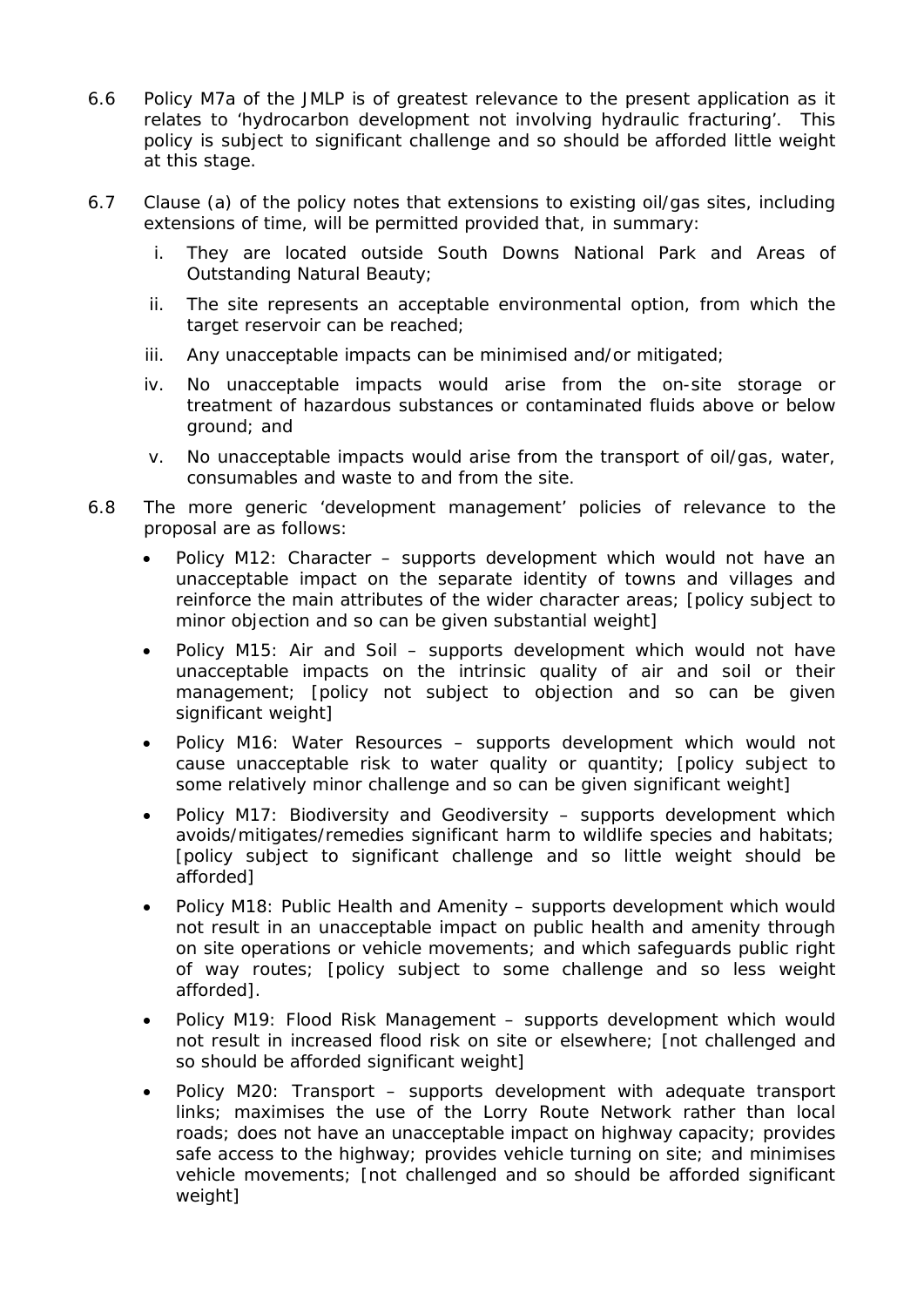• Policy M24: Restoration and Aftercare – supports development with restoration schemes which ensure that land is restored at its earliest opportunity to a high quality. [not challenged and so should be afforded significant weight].

# *National Planning Policy Framework (2012)*

- 6.9 The NPPF sets out the Government's planning policies for England and outlines how these are expected to be applied. The Framework is a material consideration in determining planning applications. At the heart of the NPPF is a presumption in favour of sustainable development.
- 6.10 Paragraph 142 sets out the importance of minerals to support sustainable economic growth, highlighting that minerals can only be worked where they are found, and the importance of making best use of them to secure their longterm conservation.
- 6.11 Paragraph 144 sets out matters to consider in determining applications for minerals development including (in summary): giving great weight to the benefits of mineral extraction including to the economy; ensuring that there are no unacceptable adverse impacts on the natural and historic environment, human health, or aviation safety, and taking into account cumulative impacts; ensure that unavoidable noise, dust and vibrations are mitigated; and providing for restoration at the earliest opportunity to the highest standard.
- 6.12 The other paragraphs in the NPPF of relevance to the application are:

Paragraph 7 (three dimensions of sustainable development); paragraph 14 (presumption in favour of sustainable development, and approving development that accords with the development plan); 17 (core planning principles); 109 (protection and enhancement of the natural and local environment); 110 (minimising pollution and other adverse effects); 120 (ensuring new development appropriate for location taking into account impact of pollution on health and the environment); 123 (impact of noise health and quality of life); 186 (positive decision making); 196 (determining applications in accordance with the development plan); 197 (presumption in favour of sustainable development); and 203-206 (use of planning conditions).

## *Planning Practice Guidance (PPG)*

6.13 Planning Practice Guides (PPGs) were first published in March 2014 to accompany the NPPF. As with the NPPF, these are a material consideration in considering planning applications.

## *PPG: Minerals*

- 6.14 PPG: Minerals (October 2014) sets out the Government's approach to planning for mineral extraction in both plan-making and the planning application process.
- 6.15 Paragraph 12 sets out the relationship between planning and other regulatory regimes noting that *"the planning system controls development and the use of land in the public interest"* including ensuring development is appropriate for its location and an acceptable use of land.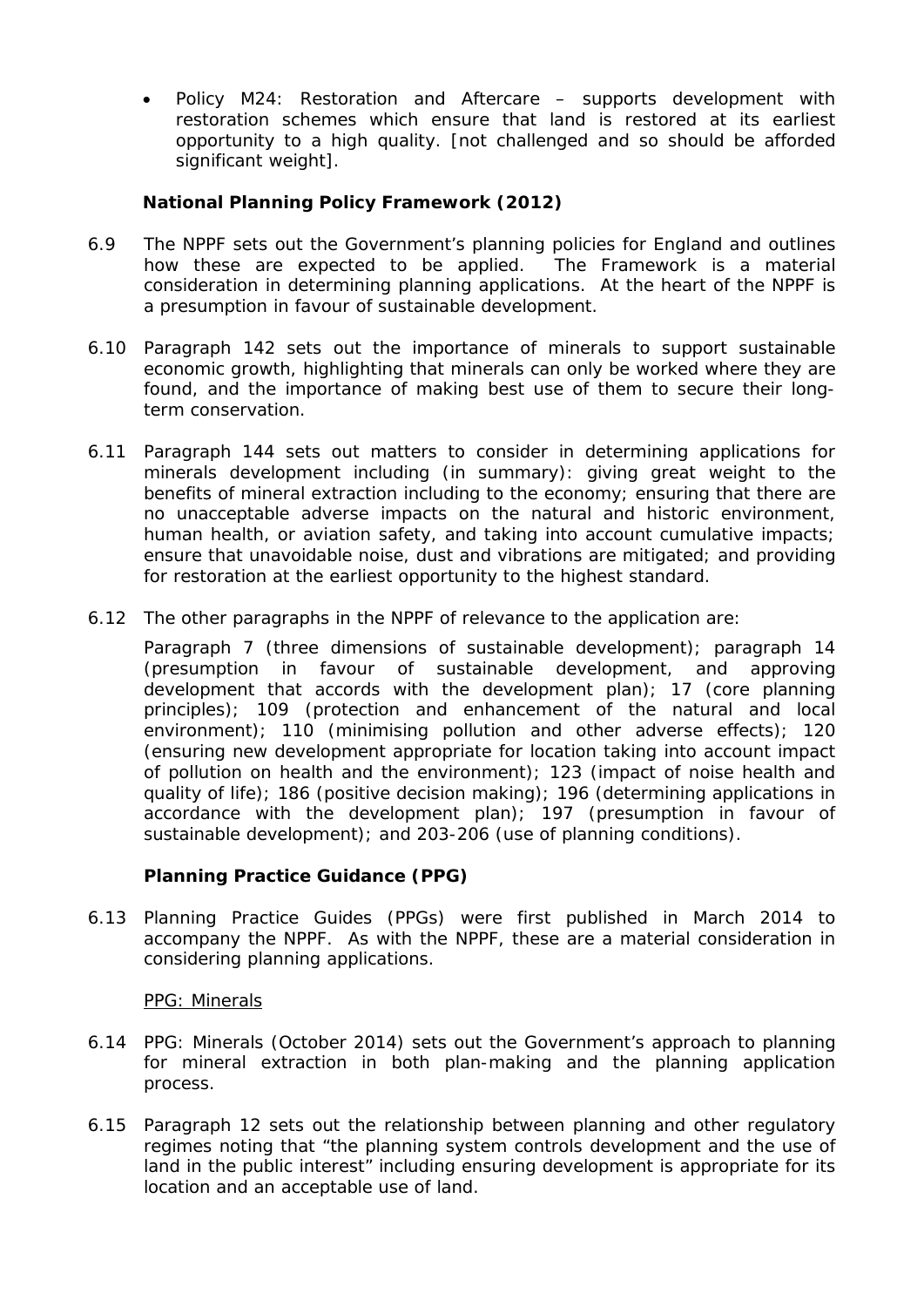- 6.16 It notes that *"the focus of the planning system should be on whether the development itself is an acceptable use of the land and the impacts of those uses, rather than any control processes, health and safety issues or emissions themselves where these are subject to approval under regimes. Mineral planning authorities should assume that these non-planning regimes will operate effectively."*
- 6.17 Paragraph 13 sets out the environmental issues minerals planning authorities should address including noise, air quality, lighting, visual impact, traffic, risk of contamination to land, geological structure, flood risk, impacts on protected landscapes, surface and in some cases ground water issues, and water abstraction.
- 6.18 Paragraph 14 sets out issues which are for other regulatory regimes to address. For hydrocarbon extraction this links to paragraphs 110 to 112 which sets out the key regulators in addition to the Mineral Planning Authority, namely:
	- Department of Energy and Climate Change (DECC)[now the Oil and Gas Authority]: issues petroleum licences, gives consent to drill, responsibility for assessing risk of and monitoring seismic activity, grant consent for flaring or venting;
	- Environment Agency: protect water resources (including groundwater aquifers), ensure appropriate treatment of mining waste, emissions to air, and suitable treatment/management of naturally occurring radioactive materials (NORMs). Assess chemical content of fluids used in operations.
	- Health and Safety Executive: regulates safety aspects of all phases of extraction, particularly ensuring the appropriate design and construction of a well casing for any borehole.
- 6.19 Paragraph 17 notes that the cumulative impact of mineral development can be a material consideration in determining planning applications.
- 6.20 Paragraphs 91 to 128 relate specifically to hydrocarbon extraction.
- 6.21 Paragraph 93 notes that planning permission is required for each phase of hydrocarbon extraction, while paragraph 94 notes that applications can cover more than one phase and paragraph 118 notes that both vertical and horizontal drilling can be included in one application.
- 6.22 Paragraph 124 states that Mineral Planning Authorities should take account of Government energy policy which makes it clear that energy supplies should come from a variety of sources' including onshore oil and gas. It also refers (and electronically links) to the Annual Energy Statement 2013 which notes, among other things, that the UK needs to make the transition to low carbon in order to meet legally-binding carbon emission reduction targets (paragraph 1.2) and that levels of production from the UK continental shelf are declining so the UK will become increasingly reliant on imported energy (paragraph 1.3). The three stated priorities in delivering the UK's energy policies in the near term are:
	- *"helping households and businesses take control of their energy bills and keep their costs down;*
	- *unlocking investment in the UK's energy infrastructure that will support economic growth; and*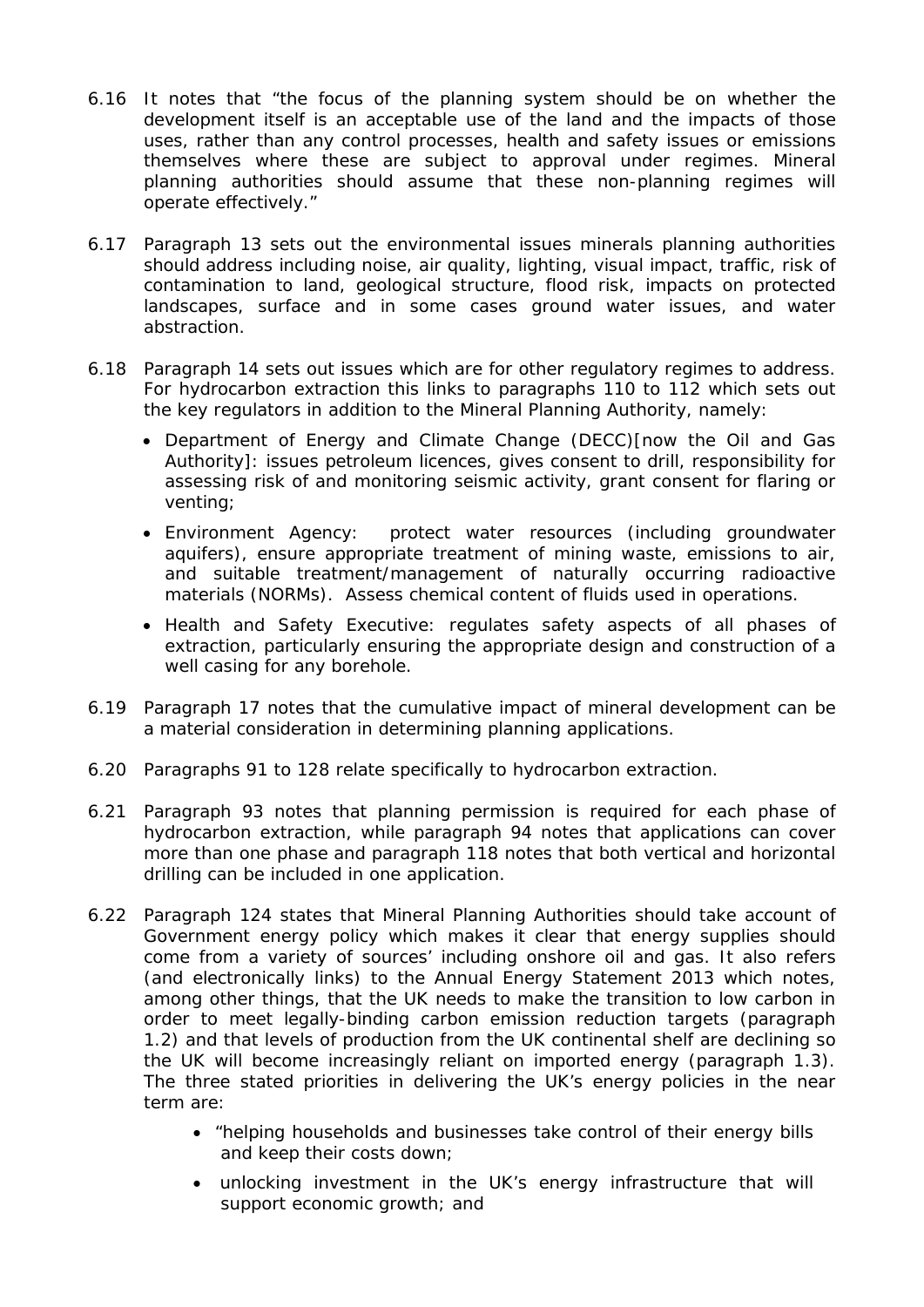- *playing a leading role in efforts to secure international action to reduce greenhouse gas emissions and tackle climate change."*  (paragraph 1.6).
- 6.23 Paragraph 3.69 of the Annual Energy Statement 2013 states:

*"With oil and gas remaining key elements of the energy system for years to come (especially for transport and heating), the Government is committed to maximising indigenous resources, onshore and offshore, where it is cost-effective and in line with safety and environmental regulations to help ensure security of supply."*

## *Other PPGs*

- 6.24 PPG: Air Quality notes that when deciding whether air quality is relevant to a planning application, considerations could include whether the development would (in summary): significantly affect traffic (through congestion, volumes, speed, or traffic composition on local roads); introducing new point sources of air pollution; give rise to potentially unacceptable impact (such as dust) during construction; or affect biodiversity (paragraph 5).
- 6.25 PPG: Noise notes that noise can override other planning concerns (paragraph 2), and that the acoustic environment should be taken account of in making decisions, including consideration of (in summary) whether a significant adverse effect is likely to occur; whether an adverse effect is likely to occur; and whether a good standard of amenity can be achieved (paragraph 3).
- 6.26 PPG: Climate Change notes that addressing climate change is one of the core land use planning principles the NPPF expects to underpin decision taking.

# *Permitted Development Rights*

6.27 The Town & Country Planning (General Permitted Development)(England) Order 2015 grants permission for a variety of mineral and mining operations to be carried out without the need for an application. Part 17 of Schedule 2 relates to mining and mineral exploration and permits the erection, extension, installation, rearrangement, replacement, repair or other alteration of any plant, machinery or buildings. Unlike other parts of the Order, there are no conditions attached limiting, for instance, the hours or types of operation that may be undertaken.

## 7. **Consultations**

- 7.1 *Arun District Council (Planning & Environmental Health):* No objection.
- 7.2 *Barnham Parish Council:* No objection or comments to make
- 7.3 *Aldingbourne Parish Council:* No objection or comments to make
- 7.4 *Environment Agency:* No objection. Notes that they (the Environment Agency) are currently reviewing the Environmental Permit for the site.
- 7.5 *Health & Safety Executive:* No comment on the application as it reflects the continuation of the activity on the site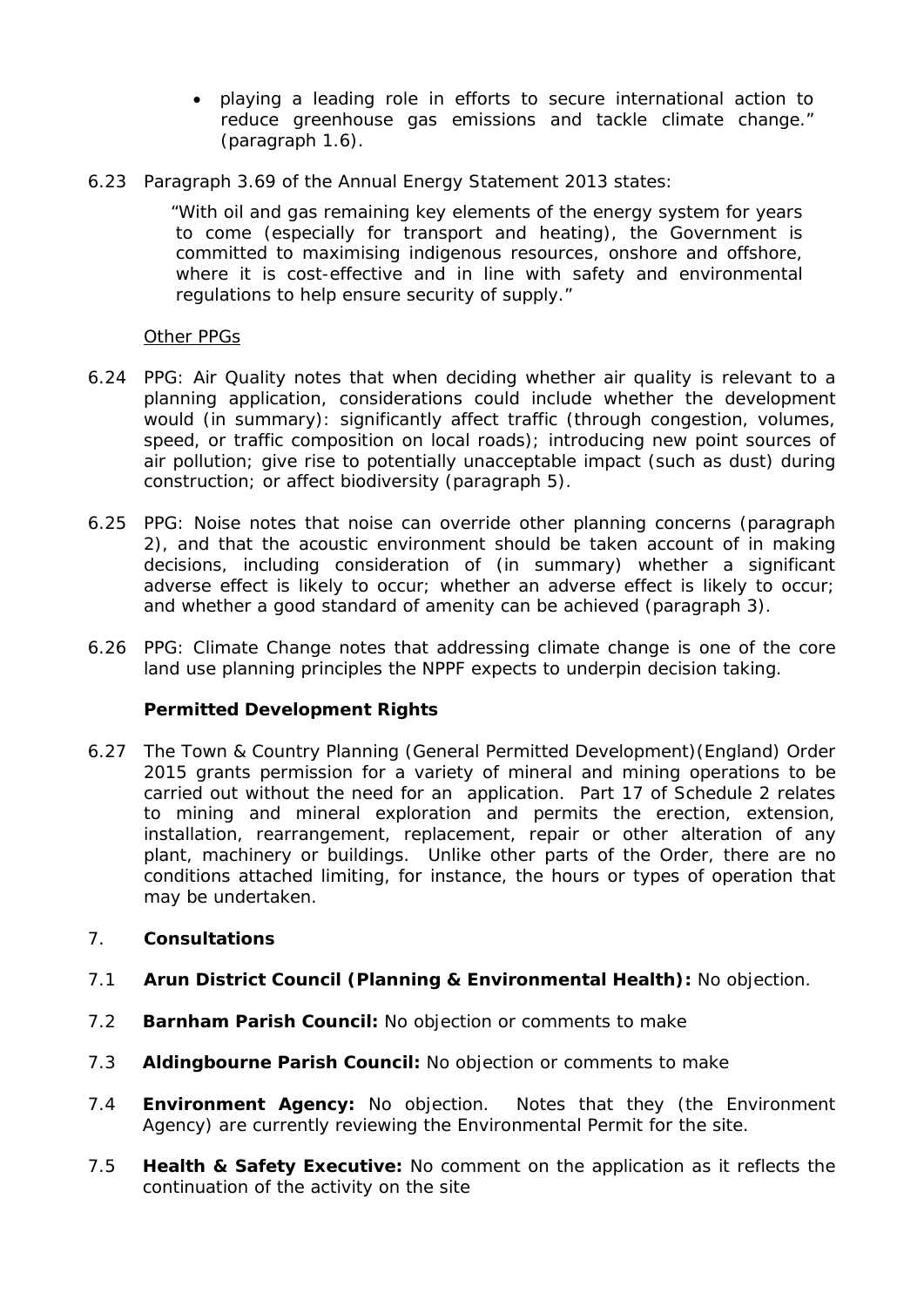- 7.6 *Southern Water:* Highlights the fact that there is an adjacent wastewater treatment works to the site. Advise on legislation relating to ownership of sewers and development near sewer infrastructure.
- 7.7 *Sussex Police:* No concerns with the site. Advises the security must be maintained in a secure condition.
- 7.8 *WSCC Highways:* No objection, subject to imposition of any necessary existing conditions.
- 7.9 *WSCC Flooding:* No objection. Notes that there are no flood risk or drainage implications for the proposed extension of time.
- 7.10 *WSCC Public Rights of Way (PROW):* No objections
- 7.11 *WSCC Archaeology:* No objection and no mitigation is required
- 7.12 *WSCC Tree Officer:* No response
- 7.13 *WSCC Landscape Officer:* No response
- 7.14 *WSCC Ecology:* No objection, subject to continued covering of the fire water tanks in order to protect known owls in the vicinity
- 7.15 *WSCC Councillor Derek Whittington:* No comments received.

## 8. **Representations**

- 8.1 The application was publicised in accordance with The Town and Country Planning (Development Management Procedure)(England) Order 2015. This involved the erection of three site notices located around the application site, and advertisement in the local newspaper, and three neighbour notification letters.
- 8.2 Nine representations have been received; one in support of the development and eight objecting to the application. The objections include those from the Bognor Regis & Chichester Green Party, Keith Taylor (Green MEP for the South East of England) and Keep Kirdford & Wisborough Green.
- 8.3 The main issues raised through objections were, in summary:
	- HSE & EA funding concerns;
	- Well is over 30 years old and has degraded;
	- Concern at lack of monitoring of the site;
	- Pollution of water environment:
	- Reliance on fossil fuels rather than renewables will undermine climate change obligations;
	- Concerns regarding noise, light and air quality impacts;
	- Could lead to security issues;
	- Angus has poor record regarding adhering to planning agreements;
	- Unstable finances of Angus;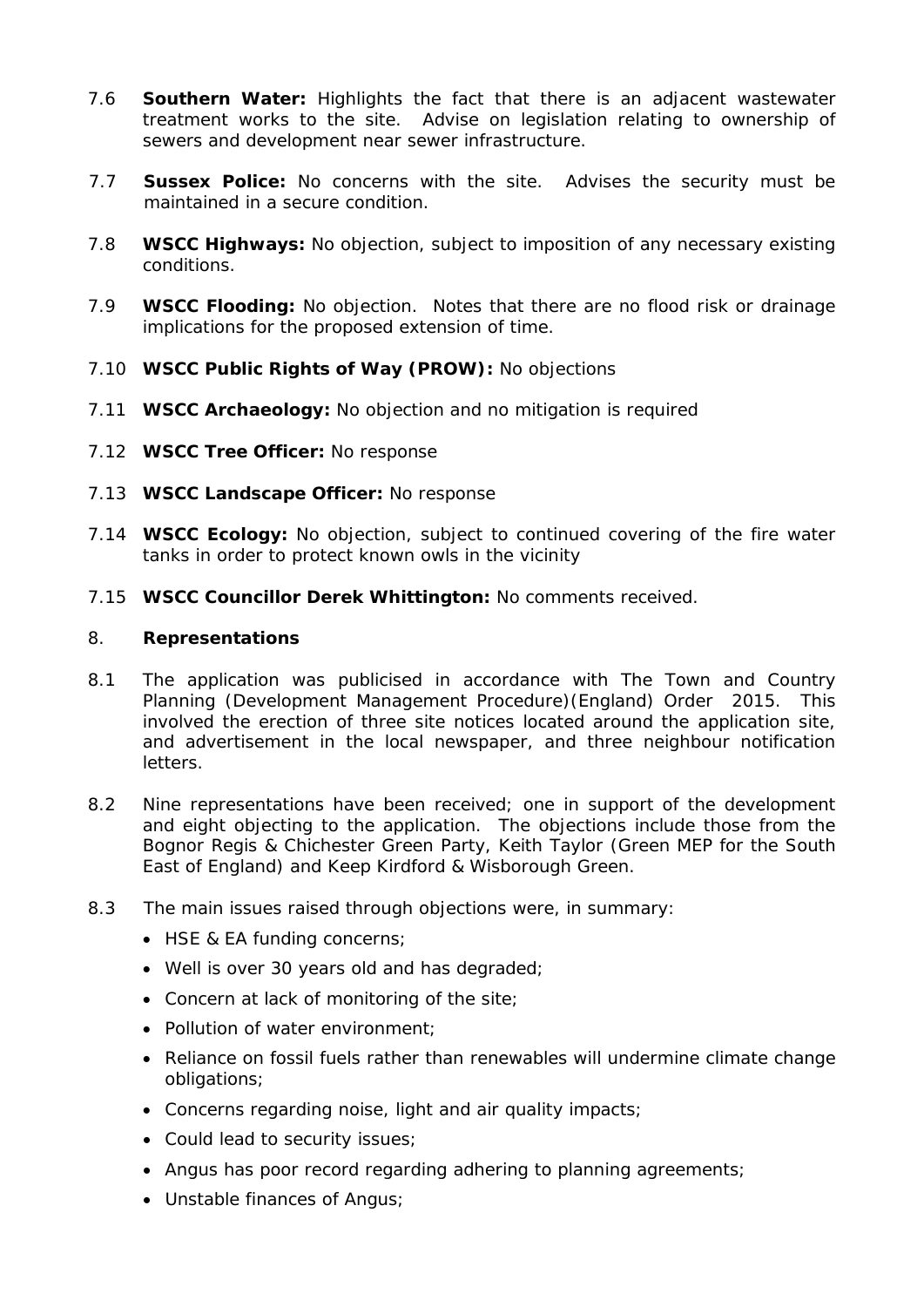- Adverse impact upon ecology of local area;
- Inconsistent with the precautionary principle and EU water legislation;
- Activity at the site connected to fracking;
- Concerns about horizontal drilling and acidisation;
- The Sussex Weald Basin is prone to faults;
- Too close to residential properties with regards to noise, visual intrusion and disturbance.

## 9. **Consideration of Key Issues**

- 9.1 The main material planning considerations in relation to this application are whether:
	- there is a need for the development;
	- the development is acceptable in terms of highway capacity and road safety;
	- the development is acceptable in terms of impact on local residents; and
	- the development is acceptable in terms of impact on the environment.

# **Need for the Development**

- 9.2 In considering the need for oil/gas exploration, the NPPF notes that "*Minerals are essential to support sustainable economic growth and our quality of life"* and that "…*minerals are a finite natural resource, and can only be worked where they are found…*" (NPPF paragraph 142). Paragraph 144 requires that in determining planning applications local planning authorities *"give great weight to the benefits of mineral extraction, including to the economy"*, though this must be balanced against the weight given to environmental impacts of a development.
- 9.3 Paragraph 124 of PPG: Minerals provides a clear steer that nationally, energy, including oil and gas, should come from a variety of sources, giving the following response to the hypothetical question:

*"Do mineral planning authorities need to assess demand for, or consider alternatives to oil and gas resources when determining planning applications?* 

*Mineral planning authorities should take account of Government energy policy, which makes it clear that energy supplies should come from a variety of sources. This includes onshore oil and gas, as set out in the Government's [Annual Energy Statement](https://www.gov.uk/government/uploads/system/uploads/attachment_data/file/254250/FINAL_PDF_of_AES_2013_-_accessible_version.pdf) published in October 2013."*

9.4 The Annual Energy Statement referred to in this paragraph notes that energy policy is underpinned by two key factors: the need to reduce carbon emissions and to ensure energy security (paragraph 1.1). It makes it clear that while renewable energy must form an increasing part of the national energy picture, oil and gas remain key elements of the energy system for years to come (paragraph 3.69).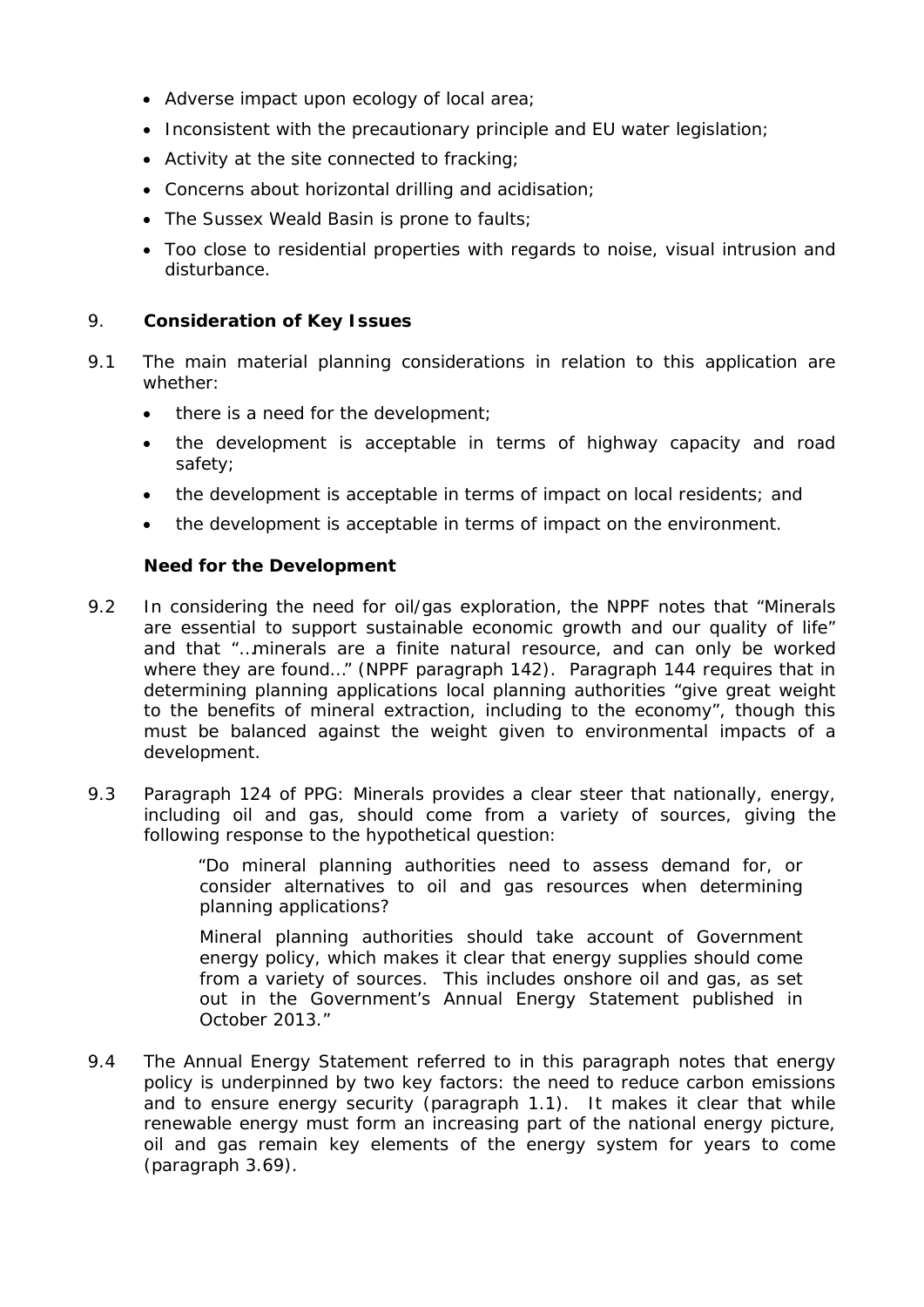- 9.5 One of the three key priorities outlined in the Annual Energy Statement is *'unlocking investment in the UK's energy infrastructure that will support economic growth'* (paragraph 1.6). Paragraph 3.69 of the Statement notes the Government is committed to maximising indigenous resources, subject to safety and environmental considerations.
- 9.6 Taking this into account, the present proposal is considered to accord with the approach set in national guidance by maximising and exploiting existing known indigenous oil reserves at an established site.
- 9.7 At the local level, Policy 26 of the West Sussex Minerals Local Plan (2003) states that *"commercial development of oil and gas resources will be permitted where it is demonstrated to the satisfaction of the Minerals Planning Authority that the proposal presents the best option in comparison with other alternative sites within the area of search …".* This feeds into consideration of whether there is a need for this development on this site in particular.
- 9.8 As noted in paragraph 6.7, emerging Policy M7a supports proposals for oil production not involving hydraulic fracturing subject to certain criteria, including that the site is outside the national park and areas of outstanding natural beauty; and that the site is the least sensitive, deliverable location from which the target reservoir can be reached. The remainder of the criteria are considered in the following sections.
- 9.9 The site is not within the National Park or an Area of Outstanding Natural Beauty and so meets this requirement.
- 9.10 In terms of consideration of whether the site is the 'least sensitive, deliverable location from which the target reservoir can be reached', paragraph 147 of the NPPF states that minerals planning authorities should *"when planning for onshore oil and gas development…address constraints on production and processing within areas that are licensed for oil and gas exploration or production".* This makes it clear that any consideration of constraints should be limited to sites that are covered by a Petroleum Exploration and Development Licence (PEDL). As hydrocarbons can only be exploited within a given PEDL area, it is considered reasonable to limit consideration of alternative sites to a single PEDL area.
- 9.11 The application site is within PEDL 241, a rectangular shape of some 5.3 square kilometres, which itself sits within PEDL 326, some 94.72 square kilometres in area. The area covered by PEDL 241 is generally rural and the site itself sits within the West Sussex countryside. PEDL 241 is therefore the 'search area' for the purposes of this application.
- 9.12 By using the existing site, the operator can make use of existing geological data, and utilise the existing boreholes and the associated infrastructure on site including the well pad, oil and water storage tanks, site office, fire water tank and access road. Taking into account the work required to bring a site into production such as site clearance/soil stripping, drilling of a borehole, appraisal/testing of oil flow and the associated HGV movements, it is considered that making use of the existing site, data and plant and equipment is the best option for extracting the remaining reserves.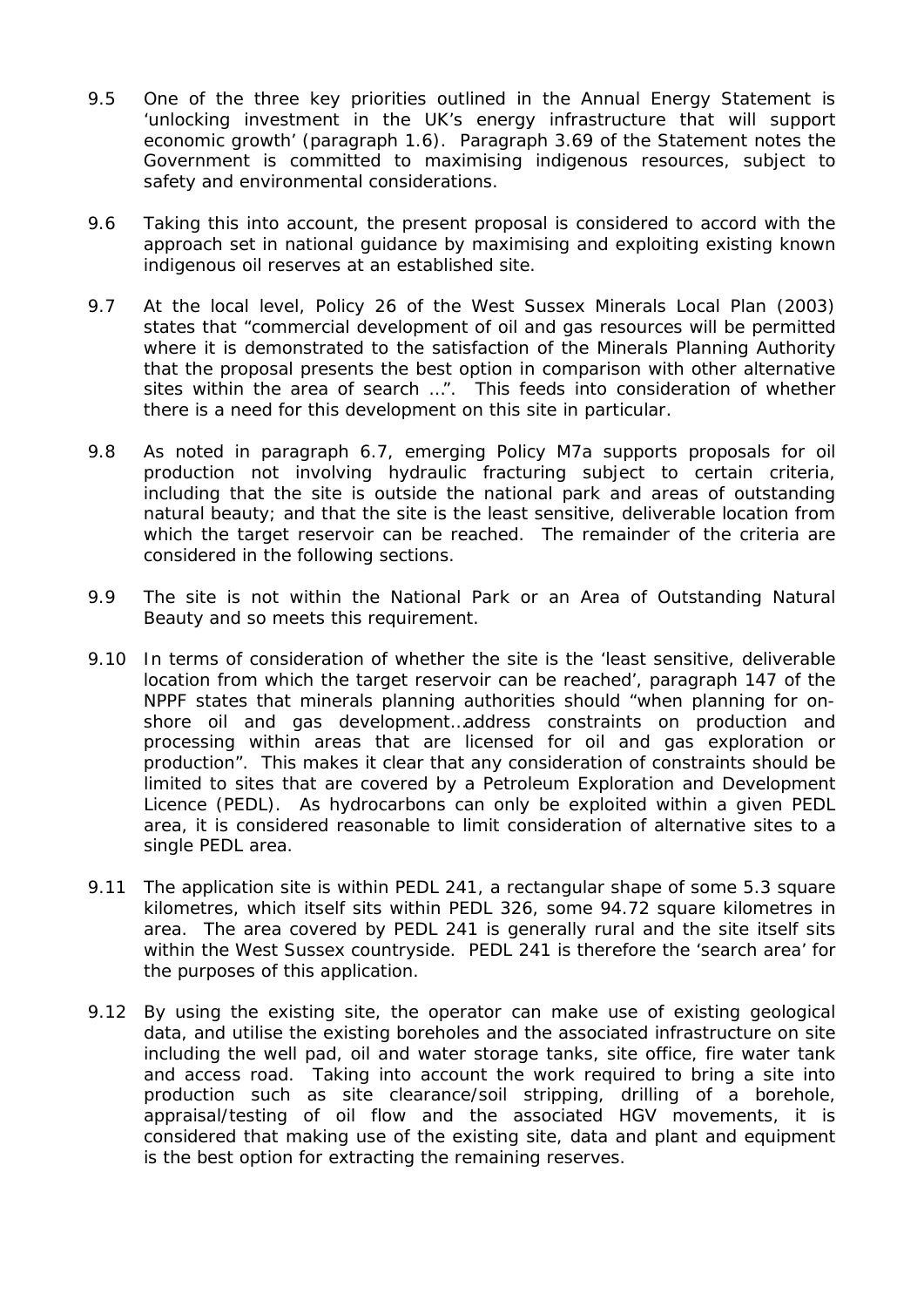- 9.13 Taking the above into account, it is concluded that there is a need for continued production at the site to maximise the known oil reserves. It is also concluded that the site represents the best option within the search area (i.e. the PEDL boundary).
- 9.14 For the avoidance of doubt, hydraulic fracturing ('fracking') is not proposed under the current application (indeed, no further drilling operations are proposed at all). Furthermore, hydraulic fracturing cannot be carried out at the site without further permissions and authorisations being secured.
- 9.15 *The NPPF gives 'great weight' to the benefits of mineral extraction, including to the economy and highlights that minerals can only be worked where they are found. Planning Policy Guidance on Minerals notes that oil and gas will continue*  to form part of the national energy supply, and gives a clear steer from *Government that there is a continuing need for indigenous oil and gas. The West Sussex Minerals Local Plan (2003) notes that planning permission for commercial oil development will normally be granted, subject to being the 'best option' in the area of search and other environmental considerations. The present proposal would make use of an existing well on a site with established infrastructure to continue extracting known and exploitable oil reserves and so is considered to represent the 'best option'. It is, therefore, concluded that there is an identified need for local oil and gas production, and that there is an identified need for development on this site to maximise oil reserves.*

## **Highway Capacity and Road Safety**

- 9.16 The proposed development would result in a maximum of 20 HGV movements each week (10 HGVs travelling to/from the site). It is also anticipated that there would be no more than eight return journeys of light vehicles/cars for staff and occasional visitors (four vehicles travelling to/from the site).
- 9.17 This level of vehicles is not significant, particularly as the site is located on an A-road that also connects with other A-roads to the north and south.
- 9.18 Following discussion with WSCC's Highways Officers, they have not raised any concerns in relation to the continued use of the site.
- 9.19 The conditions attached to the previous permission have been reviewed and only the ones deemed to meet the 'six tests' of a planning condition (i.e. *necessary; relevant to planning and; to the development to be permitted; enforceable; precise and; and reasonable in all other respects)* have been recommended. For example, the original condition requiring visibility splays to be retained has been removed due to the fact that these lie outside of the redline site boundary and therefore are unenforceable. However, the junction is existing and has been in use for a number of years without issue. Furthermore, the splays lie within WSCC land and if necessary, the Highway Authority could remove any excess vegetation should they deem the junction is becoming hazardous.
- 9.20 WSCC Highways Officers also reviewed the need for a Section 106 Agreement securing routing of traffic to the north, as was previously the case. In 2005, when application BN/31/05 was determined, the Bognor Regis Relief Road had not been constructed, meaning that traffic travelling southwards from the site would go through urban/residential areas.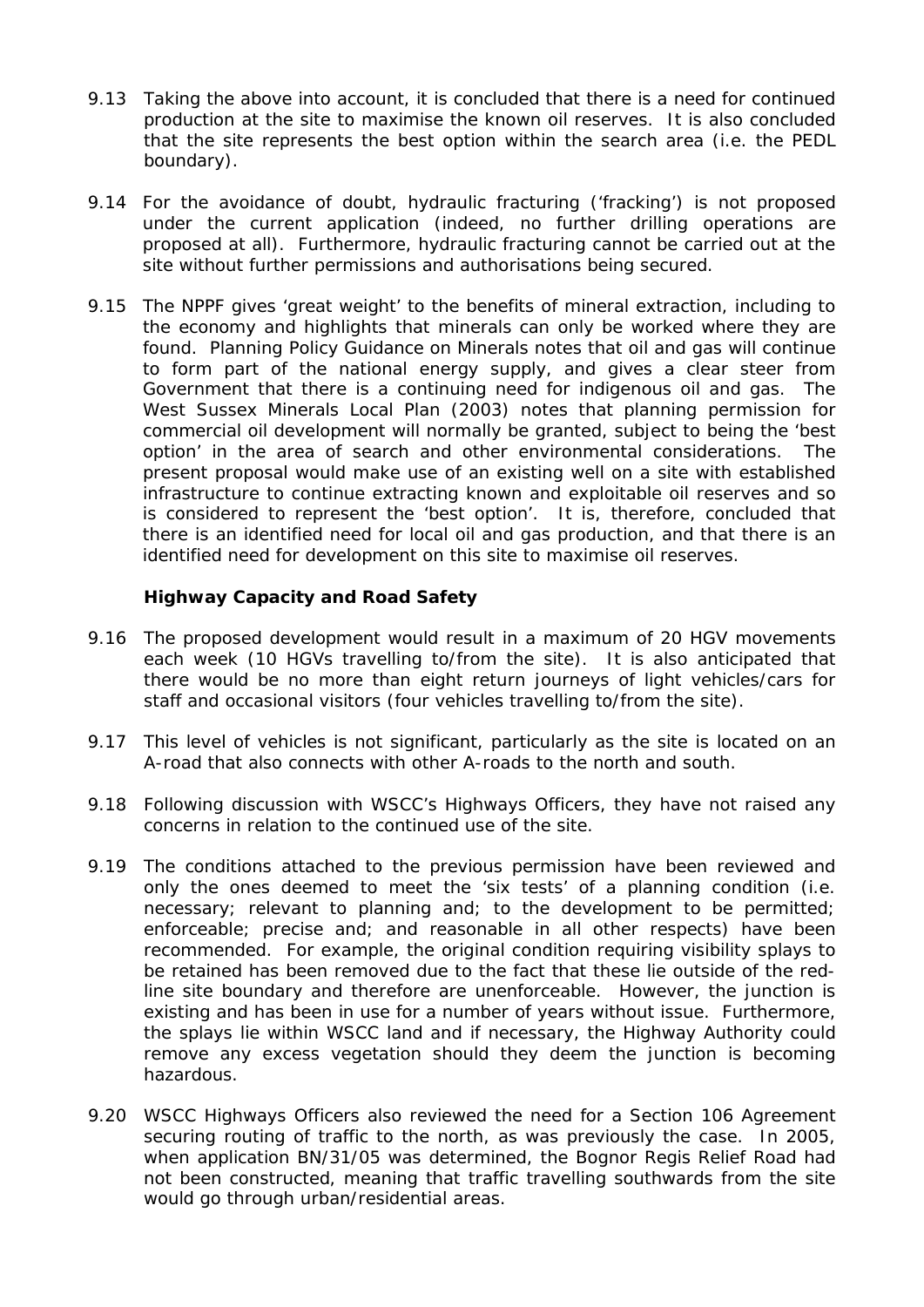- 9.21 However, the Relief Road is now in place, negating any need for HGVs from the site to travel through residential areas. The Relief Road is classed as an A-road (the A259) and directly connects to other A-roads. In this regard, the requirement to direct traffic northwards is no longer necessary. Therefore, a Section 106 Agreement to route HGVs towards the A27 has not been required or requested. In addition, the numbers of HGVs travelling to and from the site is very small and travelling south would have insignificant impacts upon the A259 road network with regards to highway capacity or road safety.
- 9.22 The eventual restoration of the site would result in movements for the period of restoration, but given the site's location on the A29 and the short length of time associated with restoration, typically six weeks; it is not considered this would compromise highway capacity or road safety.
- 9.23 In conclusion, it is not considered that allowing the site to operate for a further ten years would result in adverse impacts on highway capacity or road safety, particularly given its location on the A29 and the low number of vehicle movements associated with the use.
- 9.24 *The continued use of the site to allow the remaining reserves to be extracted*  would result in a low number of traffic movements, all of them entering/leaving *the site via the A29 which links directly to other A-roads. Planning conditions have been reviewed and updated as necessary to ensure the site operations would be controlled as necessary, but it was concluded that it was no longer necessary to control routing through the renewal of the Section 106 Agreement. The development would not result in significant impacts on the highway network or road safety. It is, therefore, considered that the impact on highway capacity and road safety is acceptable.*

## **Impact on Local Residents**

- 9.25 The use of the application site for oil production results in few off-site impacts. It is well-screened from views from the road and does not result in a level of emissions that would affect local amenity, particularly in the context of its location on a busy A-road and location next to a wastewater treatment works. It is distant from 'sensitive receptors', including residential properties that are, at closest, 400m away from the red-line boundary surrounding the well-pad, further still to the well-pad itself and, therefore, any noise generating equipment. Although it is next to a public right of way, any noise impacts would be short-lived as users pass the site. The wellsite is enclosed with bunds that help to minimise any noise impacts and no complaints have been received in the past five years.
- 9.26 A condition attached to the BN/31/05 permission set a maximum noise level of 35dB(A) LAeq to be achieved at residential properties. However, the BN/31/05 permission included drilling, which the current application does not. Taking this into account, and the fact that the Arun District Council Environmental Health Officer raised no objection to the proposed development, it is considered that such a condition is no longer unnecessary.
- 9.27 Further to this, the site would be restricted regarding working hours (also restricting HGVs travelling to and from the site) to between 07:30 and 18:00 Monday to Saturday, with no operations on Sundays or Public/Bank holidays. A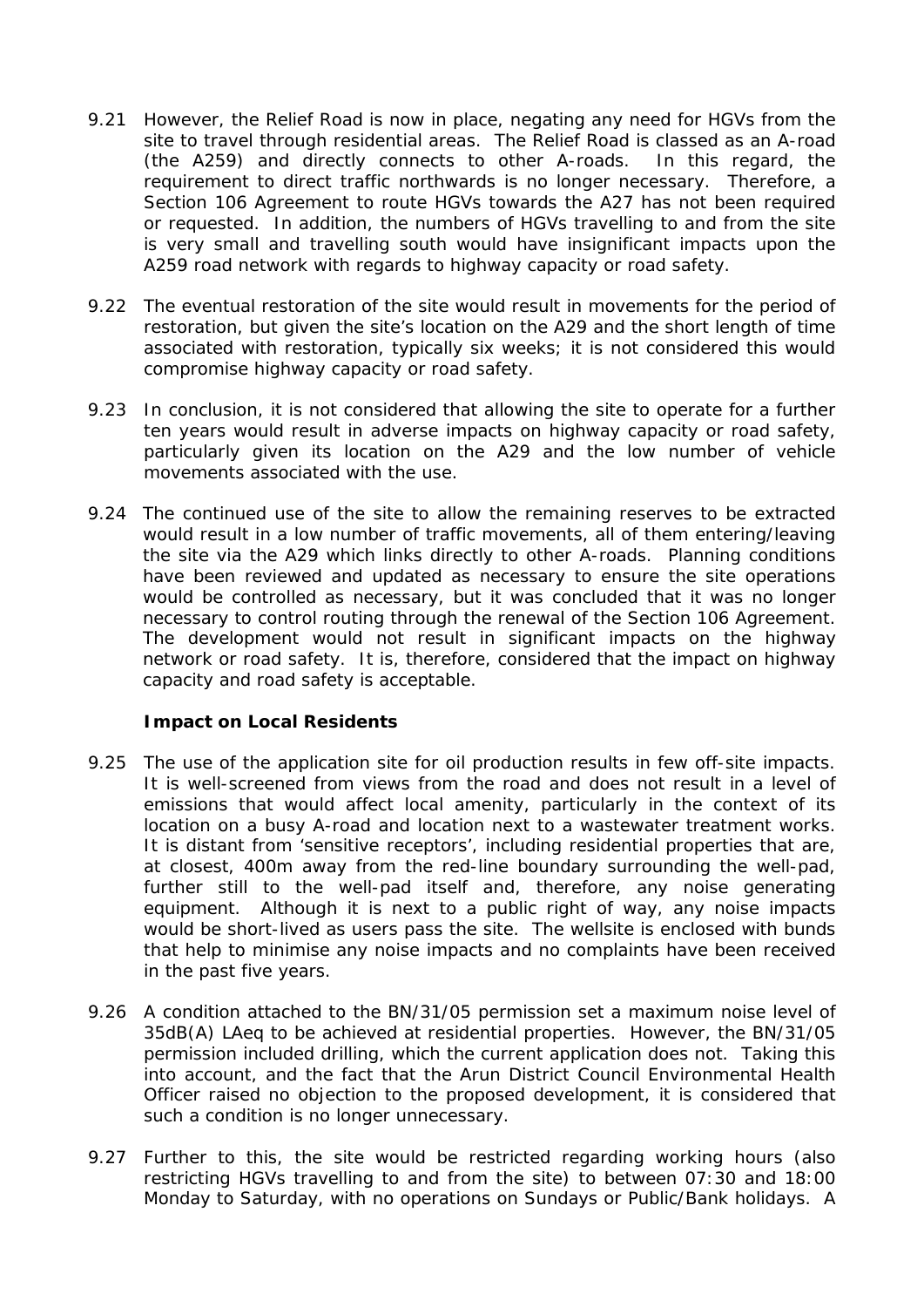recommended condition would also ensure lighting is not visible from residential properties.

- 9.28 Therefore, the development is acceptable in terms of its impact on residential amenity, subject to the imposition of appropriate conditions.
- 9.29 *It is considered that the proposal would not result in unacceptable impacts on local residents.* It is located on an A-road, next to a wastewater treatment *works, and at least 400m from residential properties, and so the limited noise emissions anticipated would not harm residential amenity. Furthermore, working hours and lighting can be adequately controlled by condition. Overall, the development is considered acceptable with regards to its impact upon local residents.*

#### **Impact on the Environment**

#### *Landscape/character*

- 9.30 The application site is located adjacent to agricultural land to the west, north and east, with a public footpath separating the site from a wastewater treatment works. Although the development is industrial in nature, the site is enclosed on all sides by thick, mature trees and vegetation. In addition, the west, north and east is screened by a bund created from the topsoil on site, now heavily vegetated with trees and scrub.
- 9.31 The distance from residential properties and screening by mature trees and hedgerows is significant meaning that there are limited public views into the site. Any significant views into the site are from the public footpath; however it is considered that such views would be transient in nature as people walk past the site.
- 9.32 All plant, buildings and equipment would be removed from the site by 24 April 2028 or within six months of completion of oil production, whichever comes earlier, and the site would then be restored to agricultural land using the material in the surrounding soil bunds. Therefore, there would be no long-term impact on the landscape as a result of the proposal.

## *Water Environment*

- 9.33 PPG: Minerals notes that *"surface, and in some cases ground water issues"* should be addressed by minerals planning authorities as well as flood risk and water (paragraph 13). The impact on the water environment is, therefore, a material planning consideration.
- 9.34 In considering the potential impacts on the water environment, it is important to note that the County Council must assume that other, non-planning regimes operate effectively (PPG: Minerals, paragraph 112). In relation to water, this means assuming that the construction, design and operation of the borehole have been undertaken appropriately, in accordance with Health and Safety Executive (HSE) requirements. It also means assuming that the Environment Agency will ensure that surface equipment operates satisfactorily, and that mining waste and naturally occurring radioactive materials (NORMs) are appropriately managed.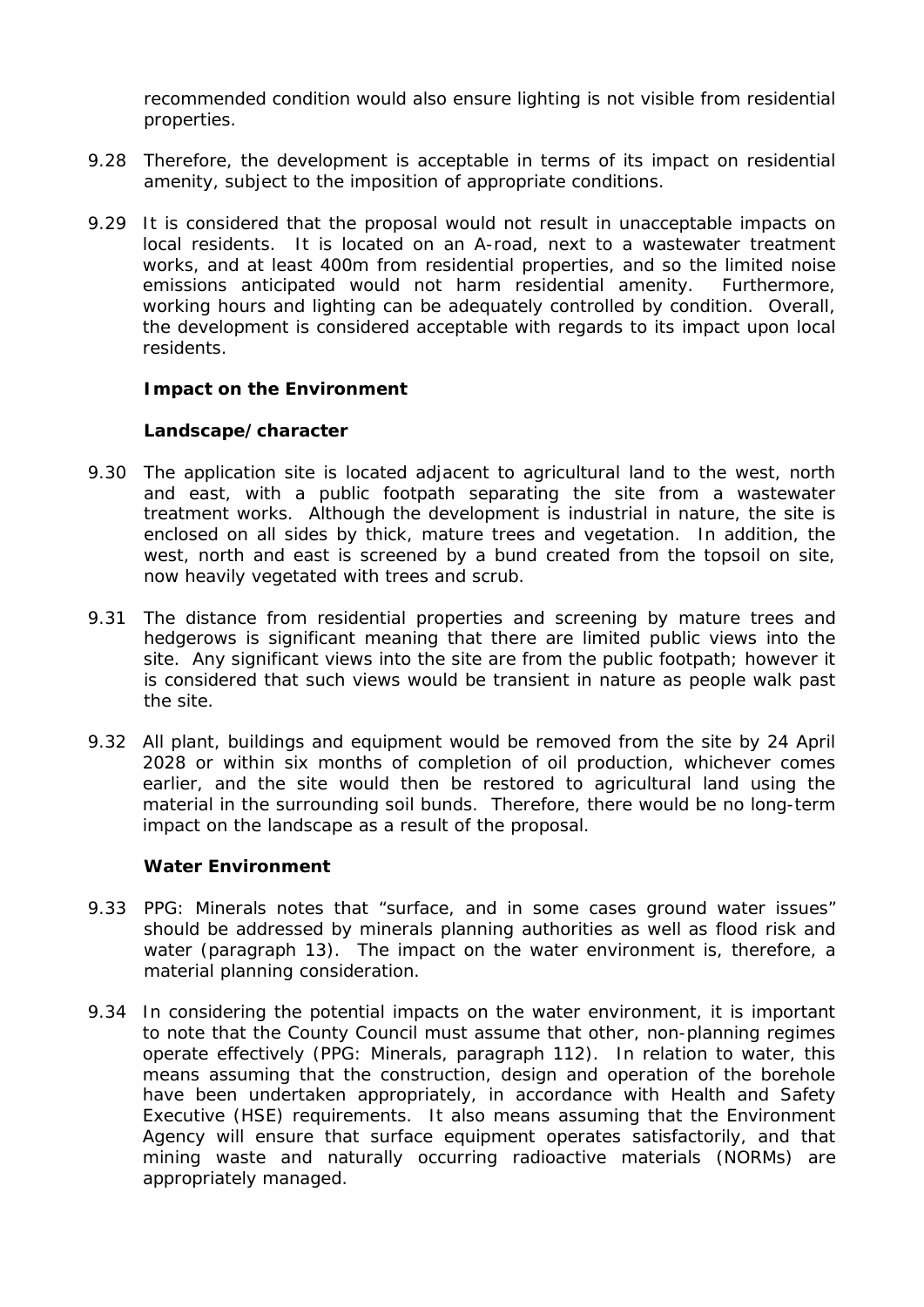- 9.35 Nonetheless, as already noted, paragraph 112 of PPG: Minerals notes that before granting permission the County Council will need to be satisfied that the issues dealt with under other regimes can be adequately addressed 'by taking advice from the relevant regulatory body'.
- 9.36 With reference to the present proposal, the site is not within an area considered to be at increased risk of flooding, nor is it within a groundwater source protection zone.
- 9.37 Impacts on water quality would be mitigated by ensuring potentially-polluting activities are undertaken on an impermeable surface with sealed drainage system. Such matters were considered when the site was established. A drainage scheme was approved and appropriate measures put in place. The site's water management system is contained, with the wellsite covered with an impermeable membrane that drains to a lined drainage ditch around the perimeter.
- 9.38 The site contains groundwater monitoring boreholes that are checked by the Environment Agency under the Environmental Permitting regime. Through these measures, the impact on the water environment is minimised and any impacts during the site's operations will have been, and will continue to be, identified. The Environment Agency has not raised an objection to the application.
- 9.39 The main risks to groundwater are through failure of the well casing, leaking of chemicals and hydrocarbons, and through migration of liquid from the borehole. All of these matters are addressed through regulation by the Environment Agency and Health and Safety Executive.
- 9.40 Taking the above into account, it is considered that the development does not pose a risk to the water environment.

## *Other environmental matters*

- 9.41 Southern Water's response to the proposed development advises that certain 'sensitive land use' should be located away from sewerage treatment works, although no definition of 'sensitive land use' is provided. However, the Lidsey Oil Site has been operational since the mid-1980s without any conflict with the adjacent Wastewater Treatment Works and Southern Water raised no objection to the 2005 planning application. Further, it is not considered that the oil development would represent a 'sensitive land use'.
- 9.42 Taking the above into account, it is considered that the impacts of the proposed development can be controlled through appropriate conditions and by other complementary regulatory bodies to ensure that the development, and its subsequent restoration, would not results in significant impacts on the environment.
- 9.43 *Although the proposed development would be of an industrial nature within a rural setting, it is small in scale and well-screened from public views, negating any visible impacts and, therefore, it is considered that the proposal is acceptable in landscape terms. The development would not pose a risk to the water environment, either at the surface or groundwater and the Minerals Planning Authority is content that other complementary regimes are sufficient*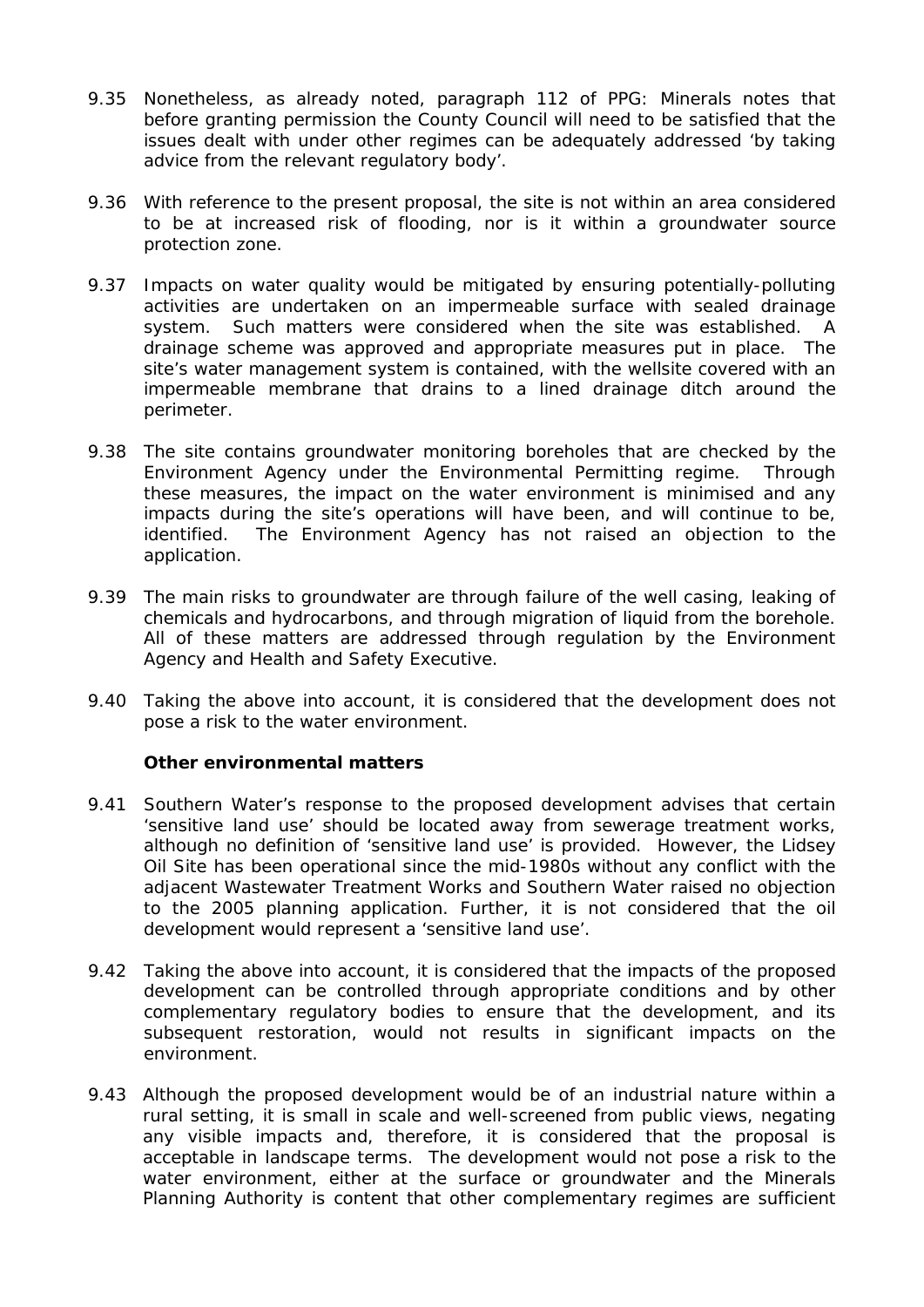*to control impacts on the water environment. Overall, subject to the imposition of suitable conditions, the impact of the development on the environment and the surrounding landscape is considered to be minimal.*

# **10. Overall Conclusion and Recommendation**

- 10.1 The applicant seeks an extension of time until 2028 to allow for continued production of oil at the Lidsey Oil Site. The production of oil to maximise the remaining reserves would help to meet an identified need for hydrocarbon production with minimal impacts.
- 10.2 The number of vehicles movements associated with continued production activities (eight HGVs travelling to/from the site each week) is not significant enough to raise concerns regarding highway capacity or road safety, particularly given the site's location on the A29. The site is well-screened from view and would not have an adverse impact on the character of the area. Conditions would continue to be imposed to restrict the hours of operation, lighting and the scale of development, and the restoration of the site, which would ensure the impact on the surrounding area is minimised. Furthermore, the site is monitored through the Environmental Permitting and Health and Safety regimes to ensure that water quality would not be compromised.
- 10.3 Overall, the development accords with the development plan and other material considerations, including the National Planning Policy Framework. Therefore, it is considered that the proposal is acceptable subject to the imposition of appropriate conditions to control the potential impacts.
- 10.4 It is **recommended**, therefore, that planning permission be granted subject to the conditions and informatives set out at Appendix 1.

## 11. **Resource Implications and Value for Money**

11.1 This is not a material planning consideration and cannot, therefore, be considered in determining this application. There will be no requirement for additional resources unless the decision is challenged and there is a requirement to defend the County Council's position at any subsequent appeal.

# 12. **Equality Duty**

12.1 The County Council has a duty to have regard to the impact of any proposal on those people with characteristics protected by the Equality Act 2010. Officers considered the information provided by the applicant, together with the responses from consultees and other parties, and determined that the proposal would have no material impact on individuals or identifiable groups with protected characteristics. Accordingly, no changes to the proposal were required to make it acceptable in this regard.

## 13. **Risk Management Implications**

13.1 Section 38(6) of the Planning and Compulsory Purchase Act 2004 provides that the determination of planning applications must be made in accordance with the policies of the development plan unless material considerations indicate otherwise. If this is not done, any decision could be susceptible to an application for Judicial Review.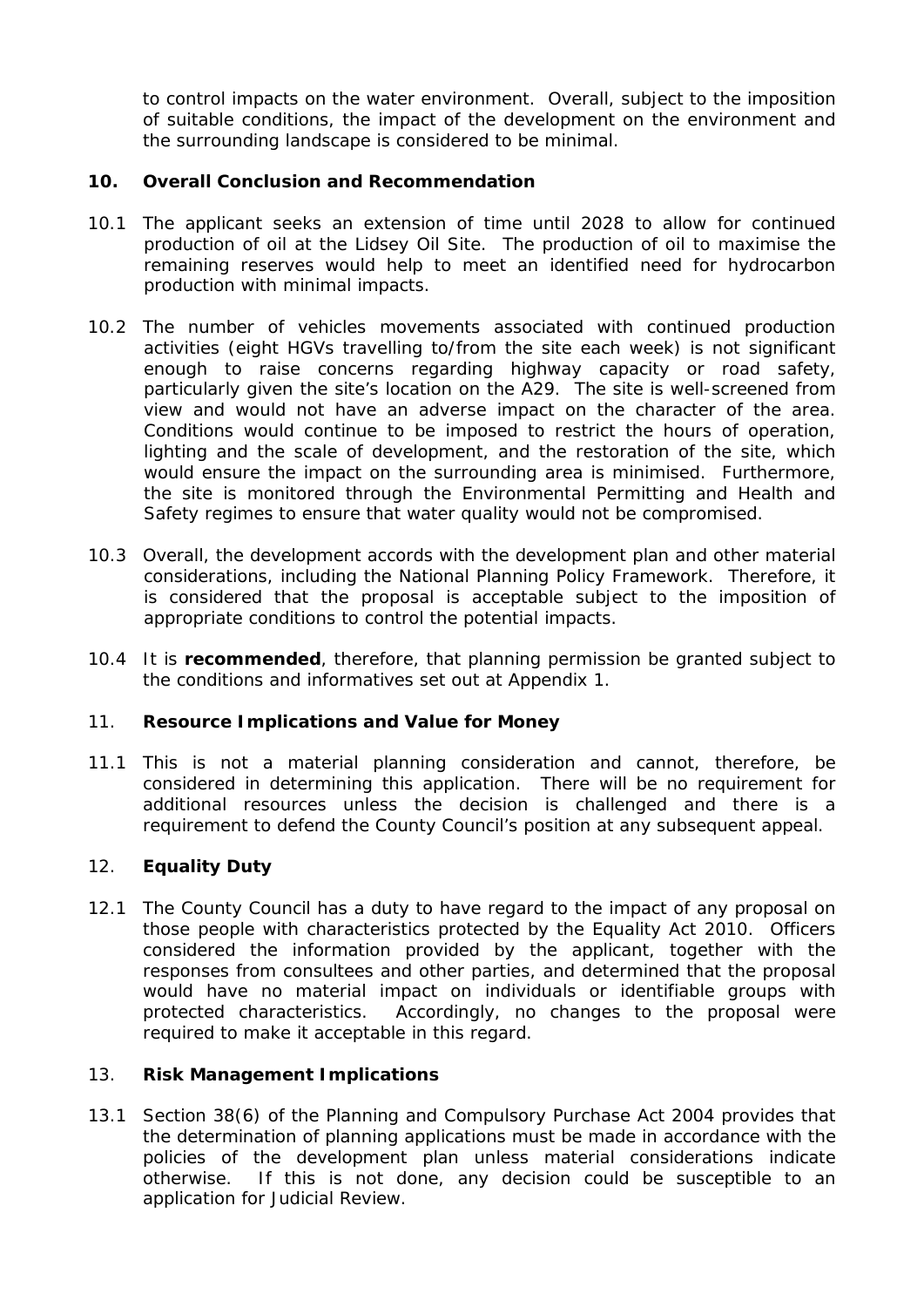## 14. **Crime and Disorder Act Implications**

14.1 This decision has no implications in relation to crime and disorder.

## 15. **Human Rights Act Implications**

- 15.1 The Human Rights Act requires the County Council to take into account the rights of the public under the European Convention on Human Rights and prevents the Council from acting in a manner which is incompatible with those rights. Article 8 of the Convention provides that there shall be respect for an individual's private life and home save for that interference which is in accordance with the law and necessary in a democratic society in the interests of (inter alia) public safety and the economic wellbeing of the country. Article 1 of protocol 1 provides that an individual's peaceful enjoyment of their property shall not be interfered with save as is necessary in the public interest.
- 15.2 For an interference with these rights to be justifiable the interference (and the means employed) needs to be proportionate to the aims sought to be realised. The main body of this report identifies the extent to which there is any identifiable interference with these rights. The Planning Considerations identified are also relevant in deciding whether any interference is proportionate. Case law has been decided which indicates that certain development does interfere with an individual's rights under Human Rights legislation. This application has been considered in the light of statute and case law and the interference is not considered to be disproportionate.
- 15.3 The Committee should also be aware of Article 6, the focus of which (for the purpose of this committee) is the determination of an individual's civil rights and obligations. Article 6 provides that in the determination of these rights, an individual is entitled to a fair and public hearing within a reasonable time by an independent and impartial tribunal. Article 6 has been subject to a great deal of case law. It has been decided that for planning matters the decision making process as a whole, which includes the right of review by the High Court, complied with Article 6.

## **Michael Elkington**

Head of Planning Services

**Contact:** Chris Bartlett (phone 0330 222 6946).

**Background Papers** As set out in Section 6

**List of Appendices** Appendix 1 – Conditions and Informatives [Appendix 2 –](http://www2.westsussex.gov.uk/ds/cttee/plng/plng240418i4a2.pdf) Site Location Appendix 3 – [General Location](http://www2.westsussex.gov.uk/ds/cttee/plng/plng240418i4a3.pdf) [Appendix 4 –](http://www2.westsussex.gov.uk/ds/cttee/plng/plng240418i4a4.pdf) Site Layout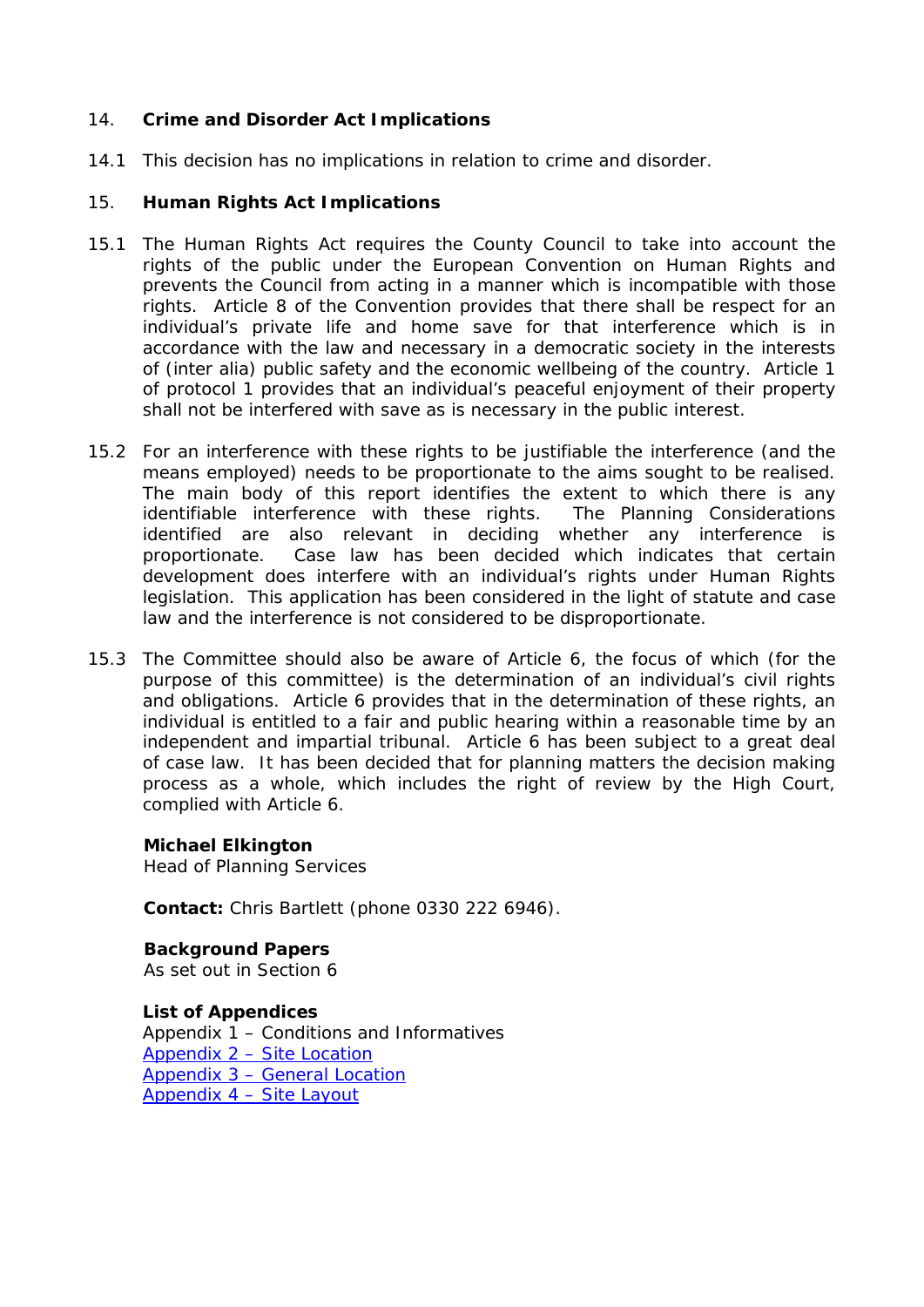# **Appendix 1: Conditions and Informatives**

# **CONDITIONS**

# **PLANS**

- 1. The proposed development shall not take place other than in accordance with the following approved plans and documents:
	- General Location Plan (drawing 1215/2237/1D);
	- Site Layout (drawing  $1215/2237/21H$ );
	- Lidsey PROW Signage Plan; and
	- Lidsey Hydrogeological Risk Assessment (HRA 2),

save as varied by the conditions hereafter.

Reason: *To ensure the development is carried out as proposed*

# **TIME LIMITS**

2. All operations hereby approved under this permission, including the restoration of the site (but not its aftercare), shall cease by 24 April 2028 or within six (6) months of the completion of production of oil and gas from the site, whichever is the sooner.

Reason: *The development is of a temporary nature, so the site should be restored as soon as possible after completion of the oil production activities.*

3. All structures, plant and machinery, both fixed or otherwise and any other engineering works approved by this application (including any hard surface constructed for any purpose) shall be removed from the application site by 24 April 2028 or within six (6) months of the completion of production of oil from the site whichever is the sooner and the site shall be restored in accordance with the scheme to be approved under condition 12. Notwithstanding this condition, any plant or equipment required to make the site safe to a specification as may be required by Borehole Sites and Operations Regulations 1995 and Offshore Installations and Wells (Design and Construction) Regulations 1996 (as amended) may remain in position for that purpose only.

Reason: *The development is of a temporary nature; accordingly the site should be restored as soon as possible after completion of the oil production activities.*

## **WORKING HOURS**

4. Except in an emergency situation, work at the site, including HGVs entering and leaving the site, shall only be undertaken between the hours of 07:30 and 18:00 Mondays to Saturdays. No work shall occur on Sundays, Bank Holidays and Public Holidays. Such hours shall also relate to any site restoration works.

Reason: *To protect the amenities of occupiers of nearby residential properties.*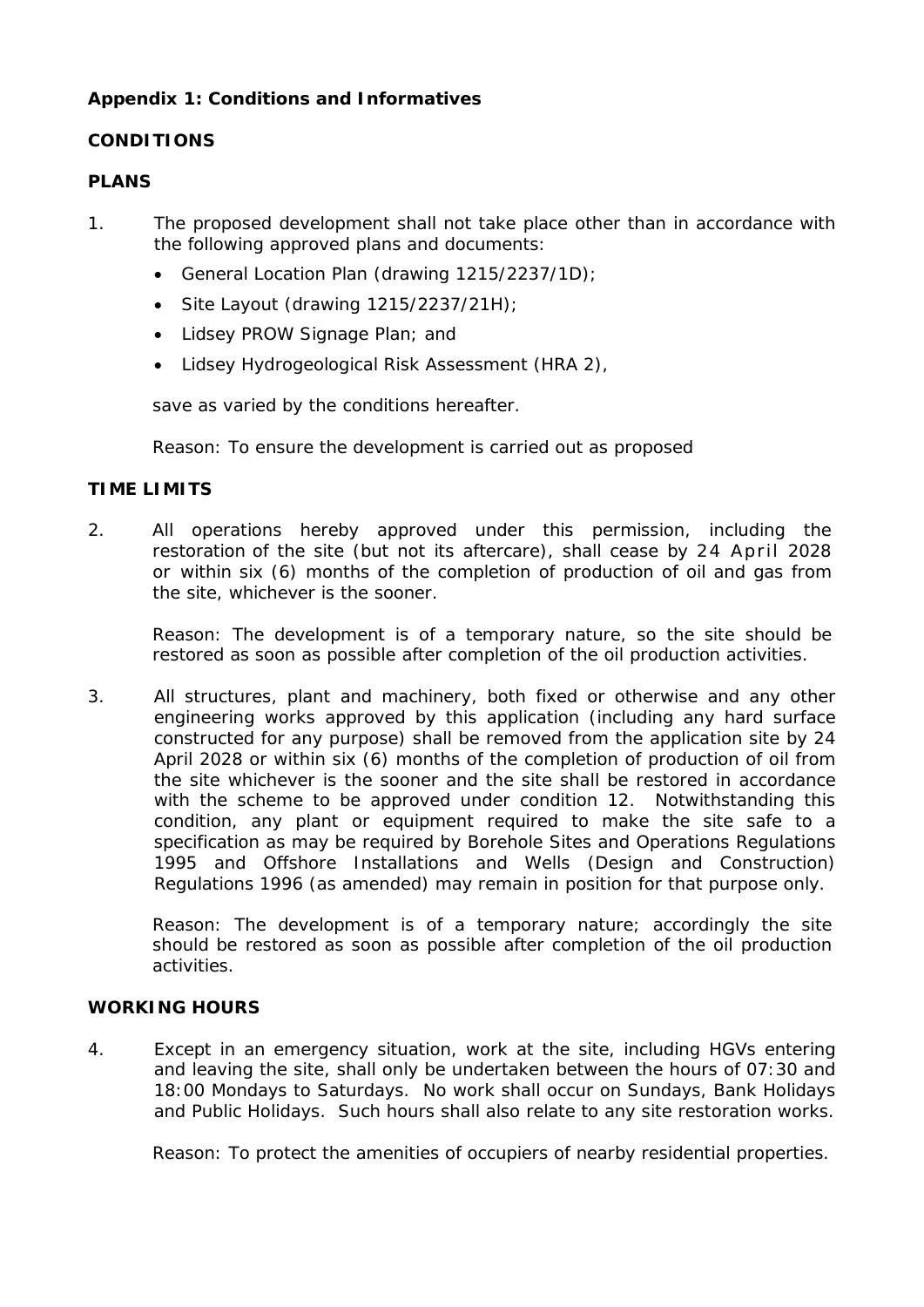## **FIRE FIGHTING**

5. Throughout the course of the development hereby approved, the two fire water tanks (as shown on approved drawing 1215/2237/21H) shall remain filled and maintained to a standard adequate for fire-fighting purposes. In addition the aforementioned tanks shall remain covered to minimise the potential death/harm to Barn Owls.

Reason: *In the interests of fire safety and to minimise the potential for death/injury to Barn Owls, a species protected by the Wildlife and Countryside Act 1981.*

## **LIGHTING**

6. No lighting on the site shall be operated on the site, such that the light source is directly visible from any residential property in the vicinity of the site.

Reason: *In the interests of occupiers of nearby residential properties and the amenity of this countryside location.*

## **POLLUTION PROTECTION**

7. Any proposals for the storage of fuel or oil must be stored in accordance with the Control of Pollution (Oil Storage)(England) Regulations 2001. Any facilities, above ground for the storage of oils, fuels or chemicals shall be sited on an impervious base and surrounded by impervious walls. The volume of the bunded compound should be at least equivalent to the capacity of the tank plus 10%. All filling points, vents, gauges and sight glasses must be located within the bund. The drainage system of the bund shall be sealed with no discharge to any watercourse, land or underground strata. Associated pipe work should be located above ground and protected from accidental damage. All filling points and tank overflow pipe outlets should be detailed to discharge into the bund. Such facilities shall be constructed and completed in accordance with plans approved in writing by the County Planning Authority.

*Reason: To minimise the risk of pollution of watercourses.*

## **VEHICLE ACCESS**

8. Access and egress from the site shall only be via the red-line boundary where it connects to the A29. No access or egress shall be obtained over the length of the Southern Water Wastewater Treatment Works access road extending from the A29 road to a point 160 metres eastward of that junction for the purposes of site and access road constuction or restoration, or the servicing of the drilling site, other than in an emergency situation. Signs shall be erected to indicate this prohibition and shall be retained in a good and easily legible condition in clearly visible positions throughout the works hereby permitted and removed on the completion of restoration works.

Reason: *In the interests of highway safety.*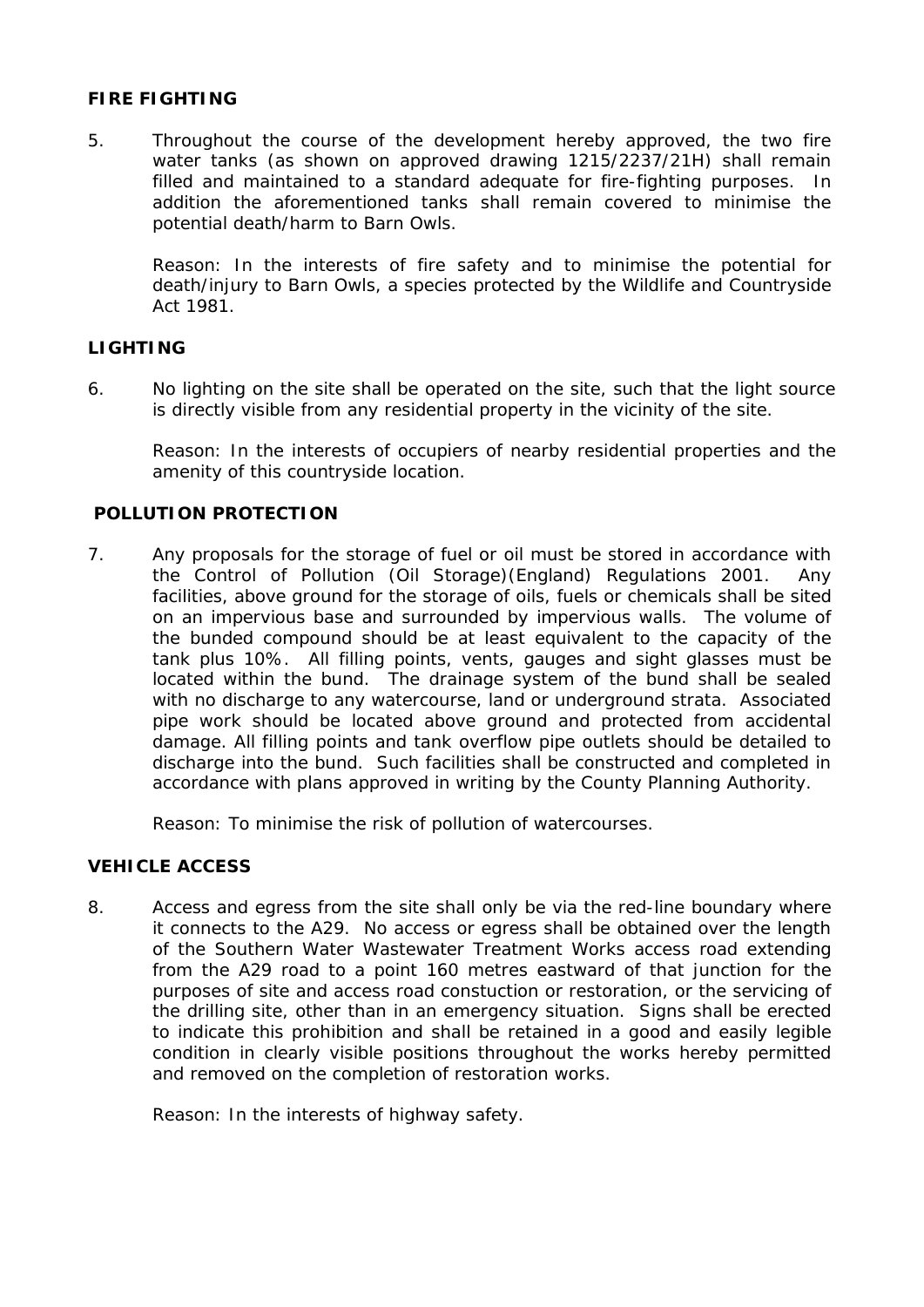## **HIGHWAY SAFETY**

9. No vehicle shall leave the site in such a condition that earth and mud adhere to the wheels in a quantity which may introduce hazard or nuisance on the road system in the area.

Reason: *In the interests of highways safety.*

## **SITE OBSTRUCTION**

10. At no time shall any site construction material or any other obstruction be stacked, stored or placed on any road, footpath, the site access and its lay-bys or on the turning area adjacent to the well-pad site access in such a manner that access by pedestrians or vehicles is impeded.

Reason: *In the interests of highway safety*

#### **PROW SIGNAGE**

11. The signage hereby approved (Lidsey PROW Signage document) shall be retained and maintained in a good and easily legible condition throughout the works hereby permitted and removed on the completion of restoration works.

Reason: *In the interests of highway safety to indicate that walkers exercising a public highway access right have precedence over any private user*

## **SITE RESTORATION**

12. Within three months of the date of this permission, a scheme of restoration and aftercare shall be submitted for approval in writing by the County Planning Authority. Thereafter, the approved restoration and aftercare scheme shall be completed in full.

Reason: *To ensure the site is restored to a satisfactory standard of appearance and use.*

## **INFORMATIVES**

A. In accordance with paragraphs 186 and 187 of the National Planning Policy Framework, the County Council has approached the determination of this application in a positive way, and has worked proactively with the applicant by discussing issues of concern as early as possible and giving them the opportunity to provide further information/changes to overcome material impacts.

As a result, the County Council has been able to recommend the grant planning permission for an acceptable proposal, in accordance with the presumption in favour of sustainable development.

B. The applicant should note the requirement to provide for emergency access arrangements to the site and ensure that current measures provided at the site meet site specific fire safety requirements as well as any other requirements for the general location, which may be sought by the Fire and Rescue Service.